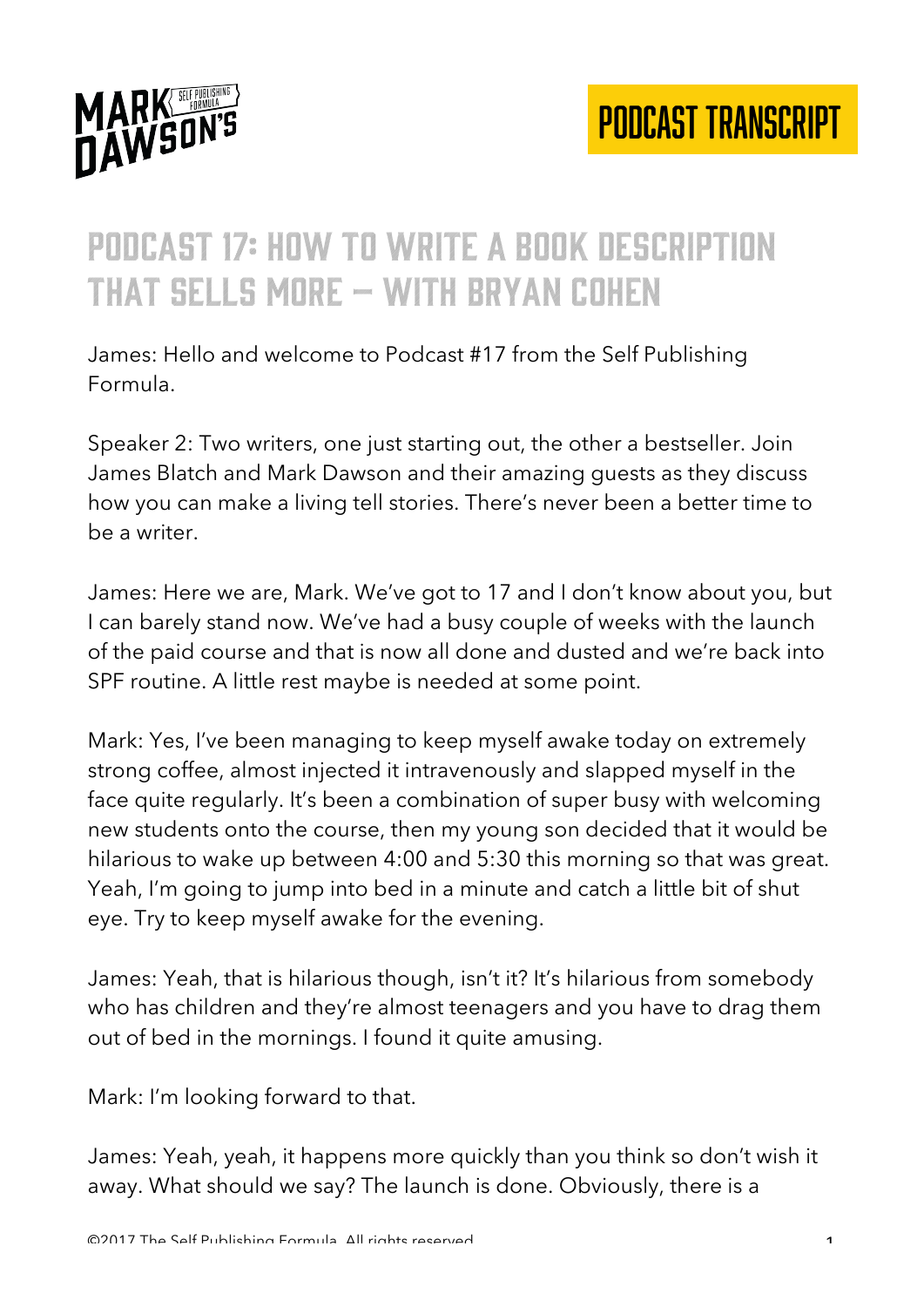



commercial aspect to what we do because people pay for the course, but we pride ourselves on being a value stop for everybody, regardless of whether you bought into the SPF or regardless of whether you ever intend to. If you listen to the podcast, if you take the free stuff that we give out, including the mini-course Facebook mailing lists, we want this to be a really useful place to be to be part of a community, to help people turn themselves from writers and wanna-be writers, if you're not living off it, let's say, to people who are living off it and making a living from it. That's our main focus and we have a fantastic interview today. In fact, I have the advantage on you, Mark, because you haven't heard it, have you?

Mark: No, not yet. I haven't. You did this without me.

James: I did it behind your back. It's a chat with Bryan Cohen and Bryan does a lot of things and we talk about a few of those at the beginning of the interview, but his specialist area is this focus on copywriting and it's a strange old thing as we discuss in the interview that writers are not necessarily, in fact quite often, are not very good at succinct copy writing when it comes to putting adverbs together.

Bryan's a really great person who's broken down what good copy writing is. He takes us through it in this interview. You can make notes. He will take you through what sentence one in an advert should be, sentence two and three and four, etc.

This all leads towards some live training that Bryan and you, Mark, are going to be doing in the future. We do give the details in the interview. We did eventually get there in the interview, but I will confirm the details on the course that will be on the show notes page afterwards, but he's a good guy, Bryan, isn't he? He does lots. He's a very good guy to have around the community.

Mark: Yeah, he is. He's very busy. Well known from the Sell More Books Show, which is one of the podcasts I'd recommend for people who want to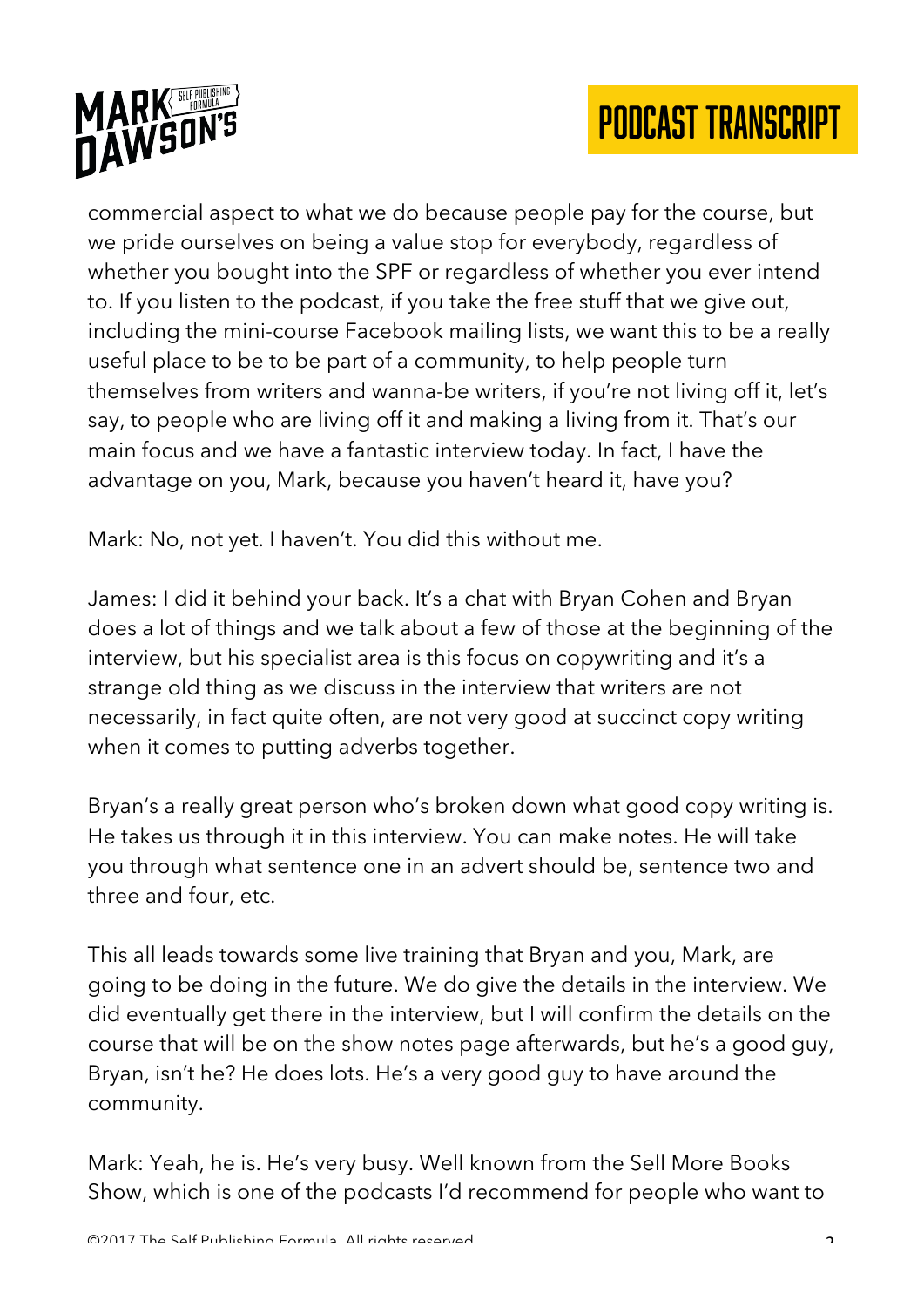

keep up to date on news in the publishing world, especially with the indie publishing world. He's got irons in lots of different fires. I've met him once. He came over to London about six months ago. Him, Nick Stevenson, and me went out for quite a drunken evening in a rather cool bar in SoHo that I didn't know about, but it's quite near where we used to work, James. James: Okay.

Mark: I don't know if you know about this. It's about five minutes from where we used to work. It's the Whiskey Shop and at the back of the Whiskey Shop, there is a bookcase that looks like it's a normal shelves of books. It's one of those fake doors that goes down to a little set up bar. Very cool. I didn't even know about it until we found it that evening. That was cool.

James: Yeah, I know about it. I've heard tell of it, but I've never been there. Then my friends went about six months ago and then didn't invite me, so I didn't get to see it then either.

Okay, let's crack on. There comes an email. Let's crack on and listen to Bryan and we'll be back at the end of the interview with the details you need to know about the live training.

Bryan Cohen is here, who is self-described, Bryan, author, entrepreneur, actor, director, producer, adventurer, I notice you also include in your description. A lot of people listen to the podcast will know that you have your own podcast with Jim Kukral, The Sell More Books Show, which has been going … Gosh, you are into three figures, aren't you in your podcast there.

Bryan: Oh, yeah. We just did Number 114.

James: 114 is out. You've written about creative writing. Readers will know you as the Ted Saves The World series writer, fighting evil but having a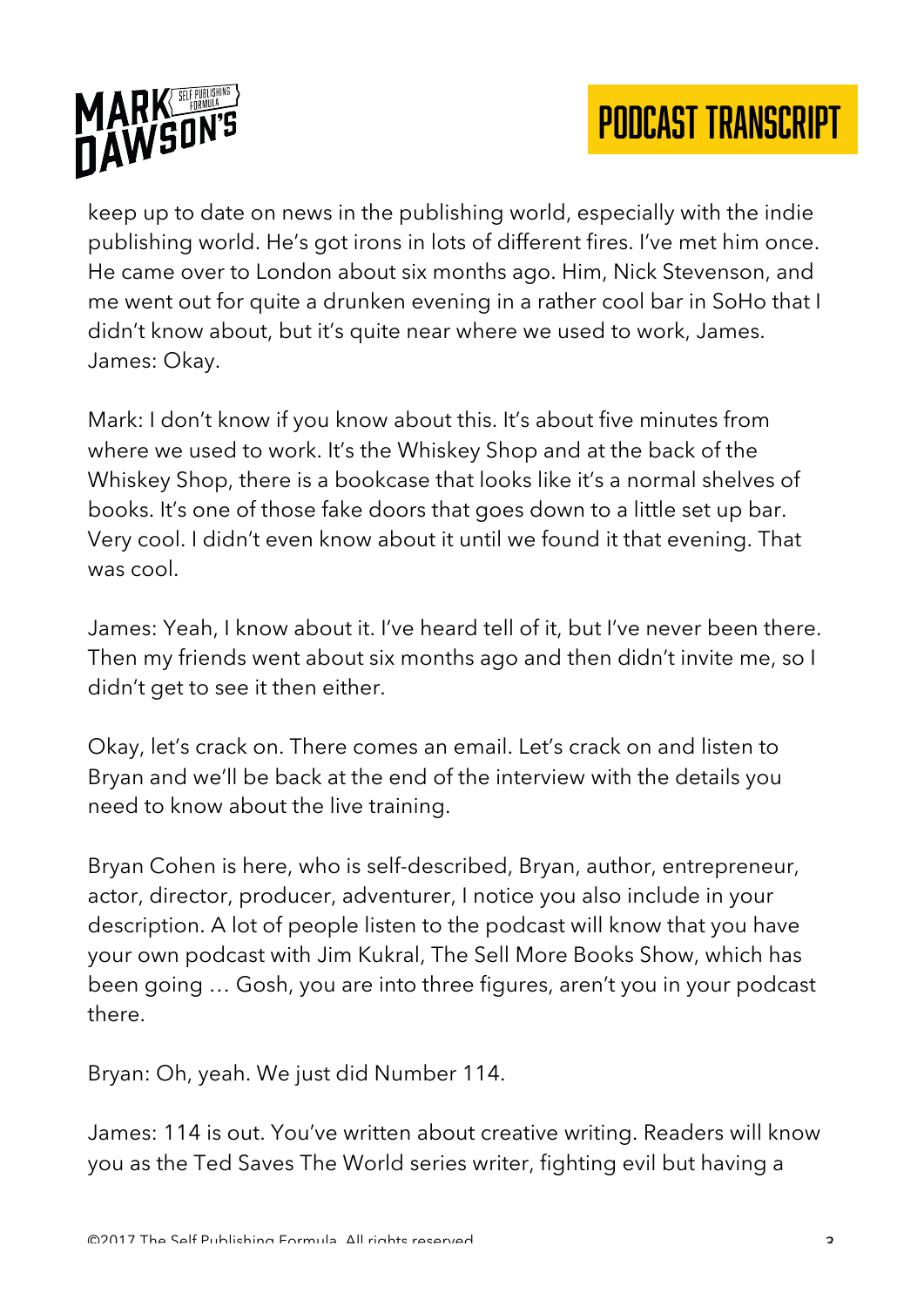

laugh along the way, because let's face it. If you're going to fight evil, you got to smile occasionally, haven't you, right?

Bryan: You got to be quippy about it.

James: You got to have a quip. It's comedy writing, but it's adventure as well. Bryan, thank you so much for joining us. You're a great friend to SPF and I know we're going to get some good value out of you today. We're also going to trail ahead to a webinar which is taking place in the new future, which listeners will be invited to sign up. You and Mark are going to do some excellent teaching together, but more of that in a moment. I want to, first of all, find out about the adventurer title. You've described yourself as an adventurer. Can you qualify this?

Bryan: Yeah, I think I can. I like a challenge. I like an adventure. This podcast interview is an adventure already. Probably about every year I try to do something big that is going to be a great story, that's going to be something really interesting I can talk about in the future.

I think my initial foray into Self Publishing was one of my first adventures and blogging and whatnot. Probably one of my best adventures, I would say, is three years ago, I had an episode that aired, the U.S. version of Who Wants To Be a Millionaire? I was on that show and tried to win as much money as possible before they could run me off the set.

James: You got onto the seat, the hot seat. I don't know if it works the same over there in the format. The fastest finger first thing.

Bryan: They got rid of that in the U.S. No fastest finger, but they have a strenuous screening process to make sure you aren't evil and you plan to use the money for good things, I suppose. I don't know. Really they just want you to be interesting.

James: You got into the hot seat. You'll have to give us a spoiler here.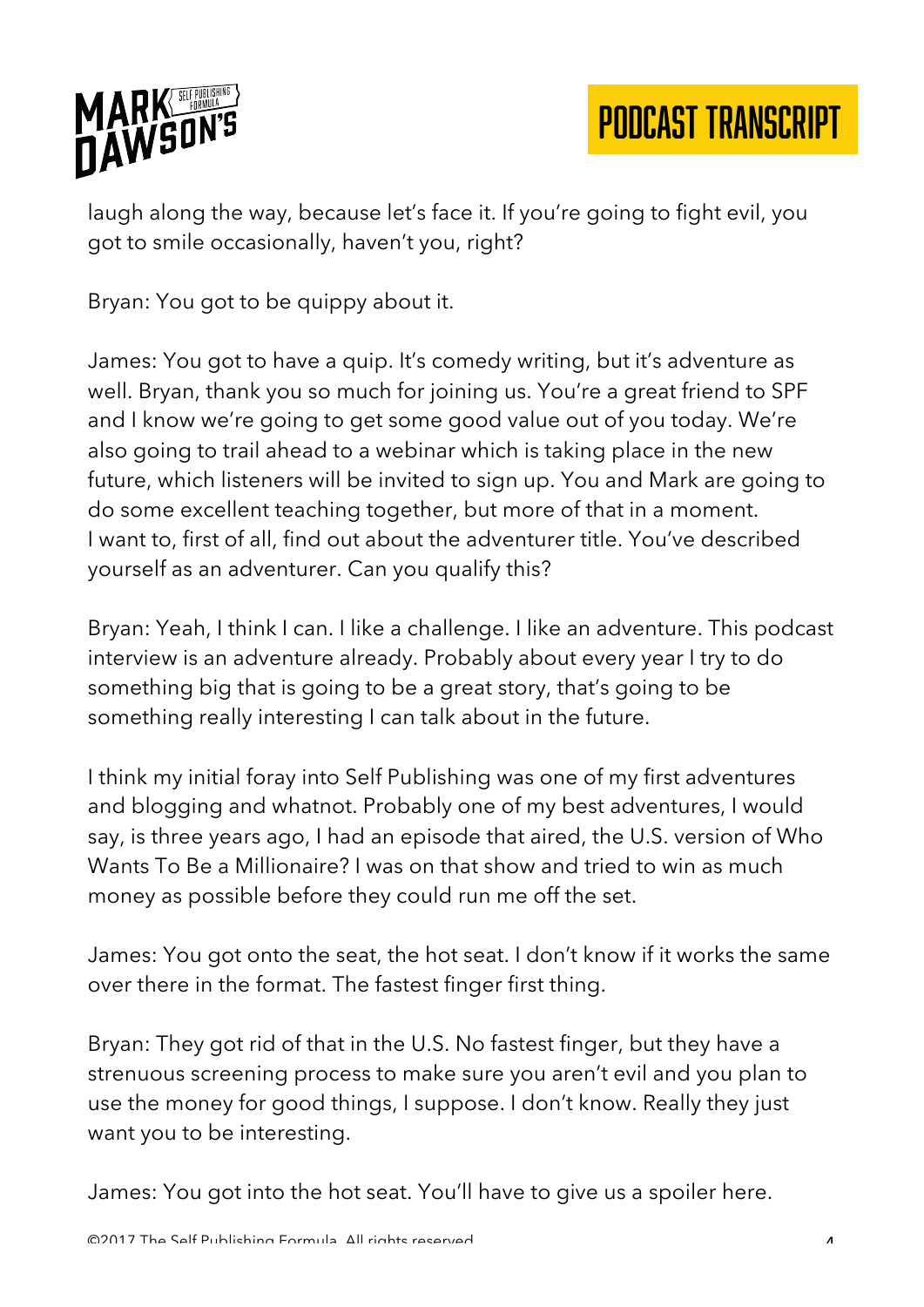

Is it on YouTube? Can we watch this or can you tell what happened? Bryan: I can send you a link. It is on YouTube, but it's one of those secret videos so that ABC doesn't get angry at me and take it down.

James: Okay. How did it go?

Bryan: I won \$20,000.

James: Wow. That's nothing to sniff at.

Bryan: Oh, not at all. I was very pleased. It was all and all, a very great adventure.

James: That is a very good adventure. That's great, Bryan. I can see you, I can hear you on Who Wants To Be a Millionaire? I think you're right for the format so I can see why they went through the screening process and came out with you. Just before we move on to more serious things that are going to be perhaps of better value to people listening to the podcast: What was the question that you bailed on in the end? Presumably you opted out of answering it.

Bryan: Yeah, yeah. I walked away so that I wouldn't have to get it wrong. It was the ninth question and it was, "Which U.S. president was the first to throw out a first pitch in a professional baseball game?" It would have been very tough for your listeners in the U.K.

James: I'm going to guess Woodrow Wyatt.

Bryan: It was not. Woodrow Wyatt or Woodrow Wilson.

James: Woodrow Wilson. I just made up Woodrow Wyatt. He's like a cowboy or something.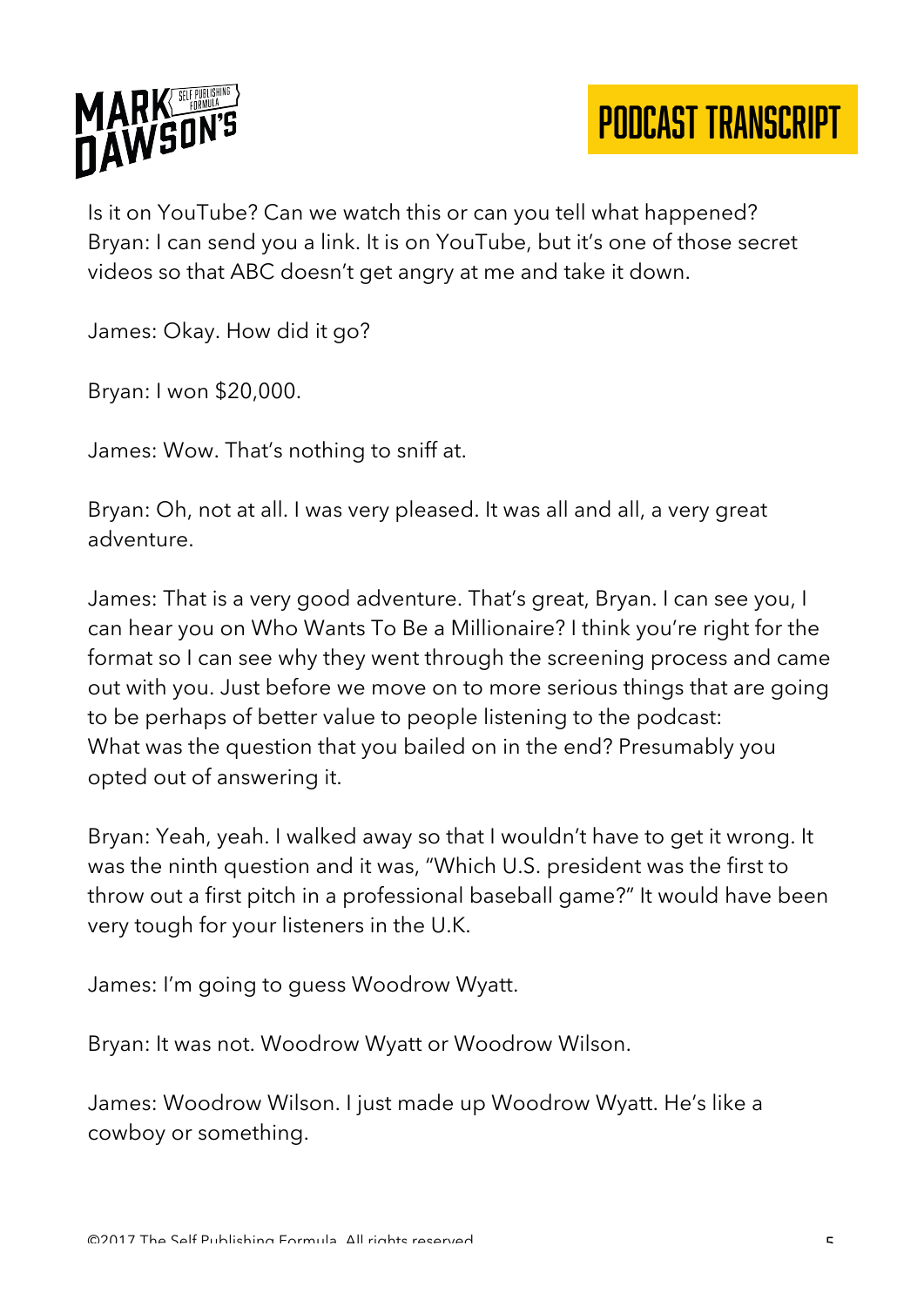

Bryan: Woodrow Wyatt was good. It was a good answer. The answer was Howard Taft.

James: Oh, dude, you know, I've never even heard of Howard Taft. I'm sure he was a good president though. That's great.

I think a lot of people know who you are, but there will be plenty of people listening perhaps who don't, but in the Self Publishing community, you're quite a big gun. I think one of the things you do, and you're very similar to Mark in this, is you spend a lot of time trying to find out what's working, a lot of tips about putting some bits and pieces together that are going to help people go from simply wanting to be a writer to being a writer and paying their way.

That's really the goal, isn't it, of a lot of the things that you teach and you disseminate.

Bryan: Yes, I think that it's always been great working with Mark because I know we always want the same thing. We want writers to be able to earn enough to money to do this full time and cut out all the other stuff that isn't making them happy or healthy. Yes, for sure that's one of the main goals I have in life.

James: Okay. I've got a list of areas I think you've been talking about recently that I think it's worth going into so we're going to do that in a moment. Let's just preview the webinar at the beginning and then we'll come back to it with more information at the end.

You're going to do this webinar with Mark. You've got a link ready for this. Should we just get through the date and the link now and then we can do that again at the end?

Bryan: Sure, of course. The link for this webinar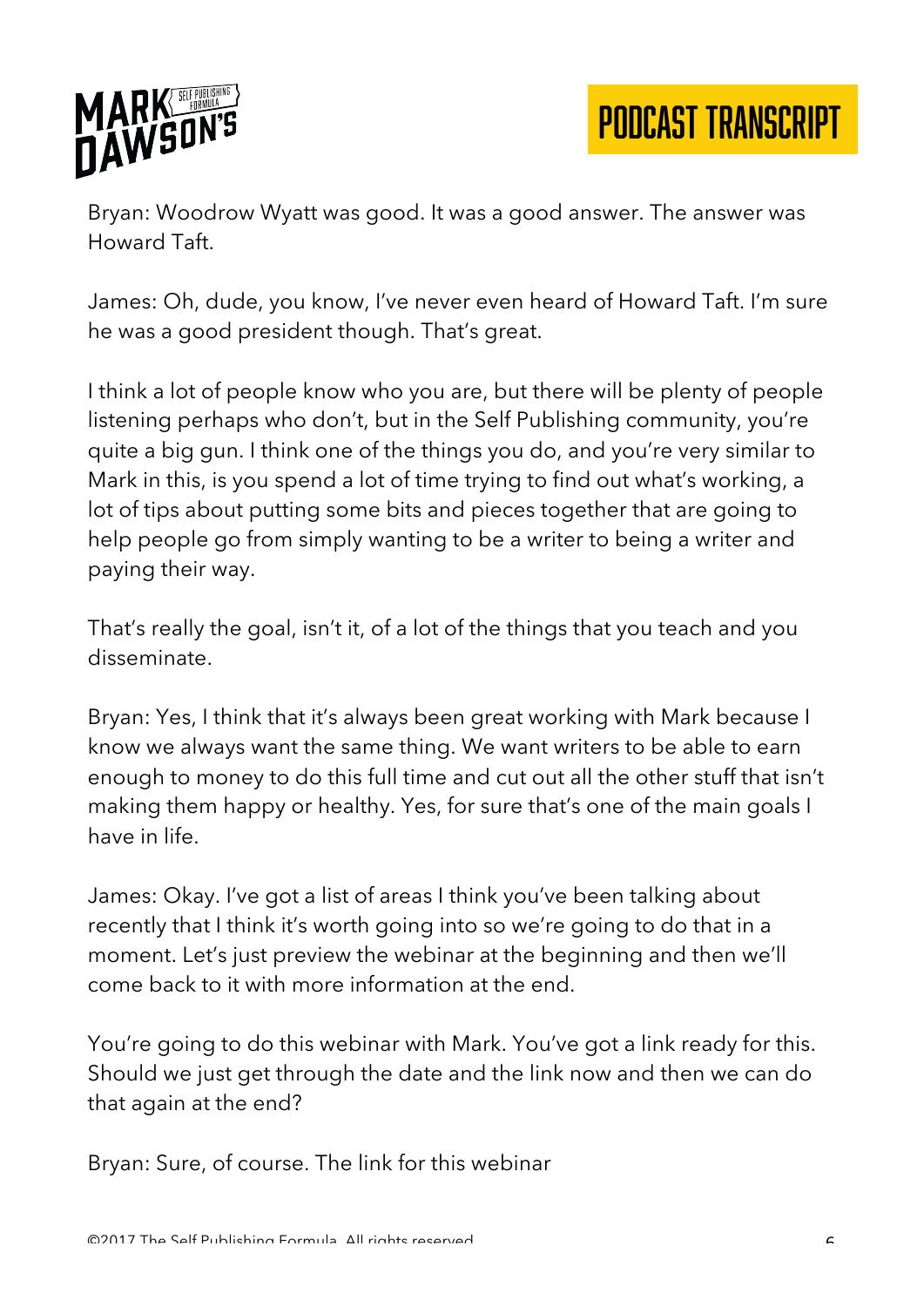

is SellingForAuthors.com/SPF. The date for that webinar is Wednesday, June 29th. That will be at 3:00 p.m. Eastern, which is not the same time … James: Now, I hate to interrupt you Bryan, but I've got 4:00 p.m. Eastern here.

Bryan: Okay, great. That is different than what I have.

James: What I've got is what you sent me in an email. What I love about this is how professional the two of us both are here.

Bryan: We are incredibly professional. I will get this cleared up, I'm sure, but what matters really is that it's on Wednesday, June 29th. It's going to be in the afternoon U.S. time and the webinar is called "Five Steps to Writing Book Descriptions and Facebook Ads That Sell."

I'm really looking forward to doing this with Mark. I've done this webinar a couple of times. I actually have another webinar I do more often, but Mark asked, "Can you put together a webinar that is more specifically on Facebook ads because that pertains to my audience a little better?" I did that. It's just a really great way to teach people how to write an amazing book description and then how to use that description over and over again in their other aspects of copy writing, like their Facebook ads.

James: Okay, just the details again: Wednesday, June the 29th in the afternoon Eastern time, TBC, but SellingForAuthors.com/SPF. Obviously on our show notes and on our website and on your website you're going to have that link. That's just one to put in the diary and register for it. It's going to be great.

Then let's carry on then with that theme and talk about copy writing. It's odd, isn't it, that you get people who can craft a novel together, but struggle to summarize it.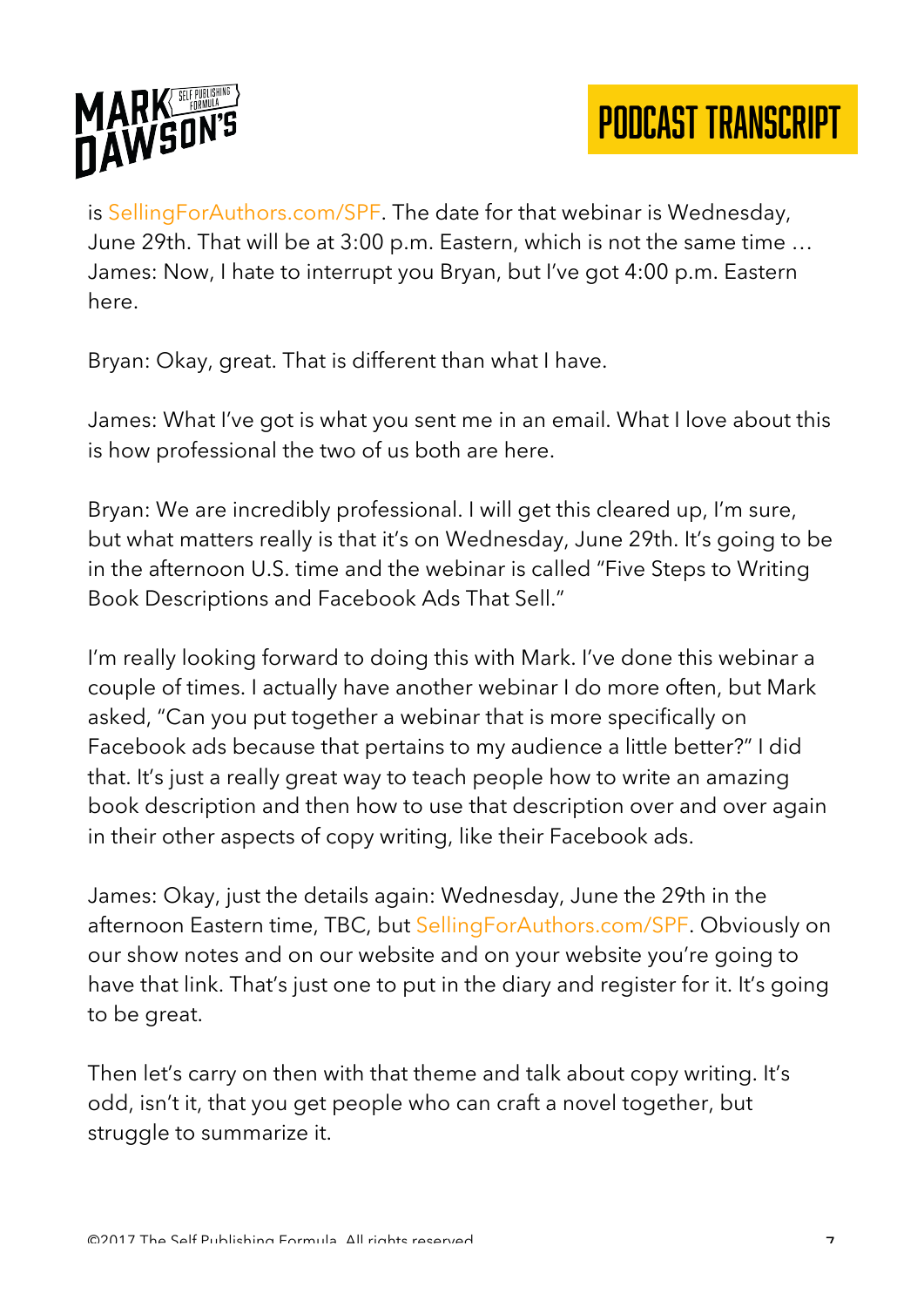

A lot of authors will say they really struggle to summarize that novel in two sentences.

Bryan: I've said this before, but I always see the Lord of the Rings meme with Gollum from Lord of the Rings saying, "We have to write the blurb, but we hates it." Most people hate writing the blurb. They feel like Gollum. They feel like they're in a cave and they can't figure out how to get out. Fortunately, I'm here to give you guys some info on how to get out of that cave and to not feel like you're in a cave when you are trying to condense things. Because it can be different when you're first starting out, but with a few guidelines in mind, you will succeed a lot more readily.

James: Okay. Let's talk about one of two of those things then that are going to help us. Give is a little preview of where there webinar's going to go. I guess you have to distance yourself a little bit from the book and make it look like you're just some person who's been grabbed in to advertise and sell the book rather than remembering that it's yours and you've got this huge emotional attachment to it.

Bryan: Exactly. It's your baby. Your book is your baby. Your book is your child and you don't want to say, "Oh, this aspect of my child isn't important enough to include." Of course, you end up wanting to include so much, every character, every subplot, everything in there. That just isn't going to work.

When you try to force yourself to cut things down, you don't know what to cut so you just end up hoping for the best, throwing something up there, and really praying that it works and maybe sometimes it will. Sometimes it won't.

It's not really about condensing so much as it is trying to convey what your book is about from a perspective of emotion. How will a reader emotionally connect with your book?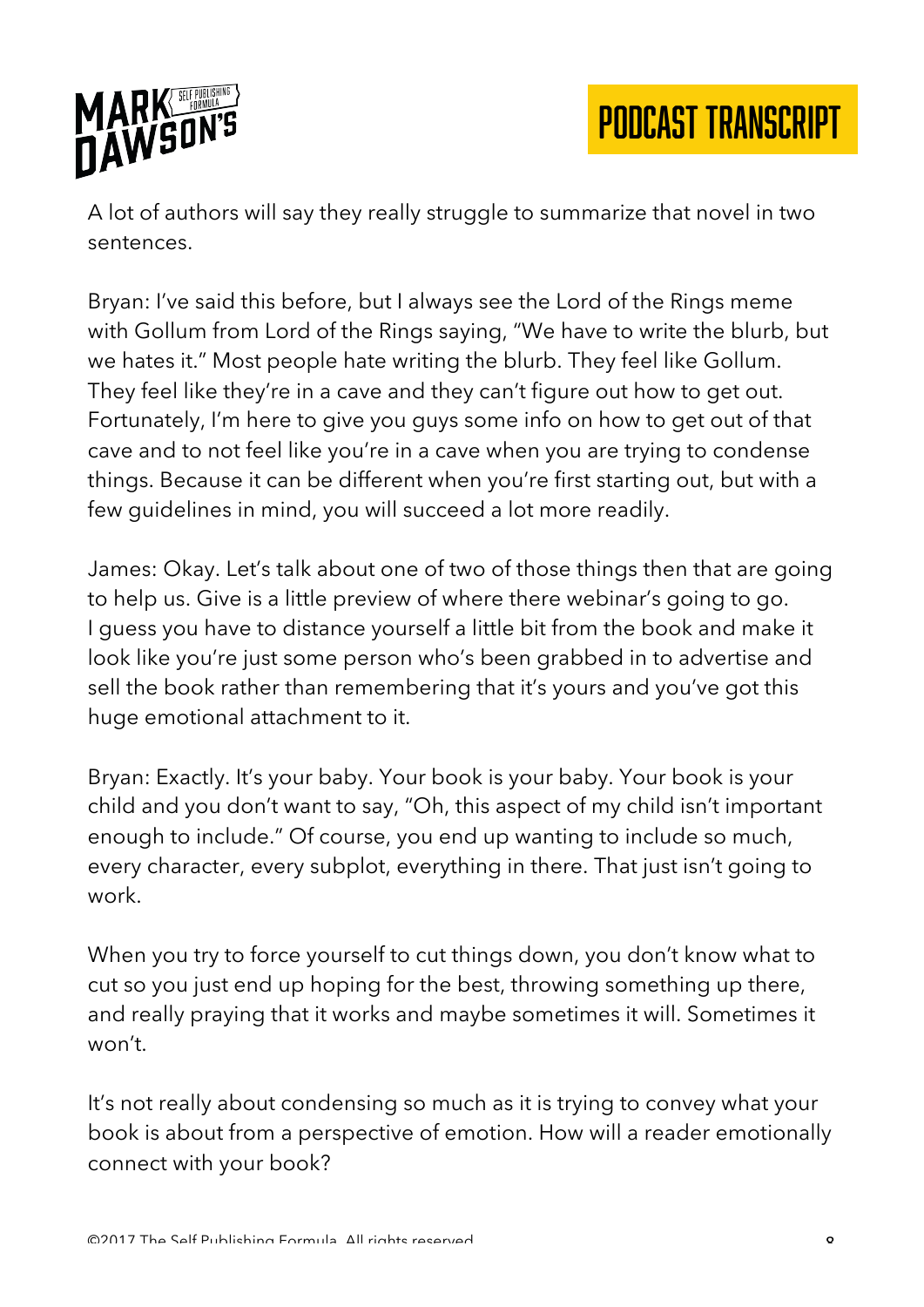



In most cases, that's not done through plot, that's not done through setting, it's done through the character. I think that's the best place to start no matter what genre you're in is to start with that character and help potential readers connect with that character in your book description.

James: The emotional impact that the book as a piece of artwork, if you like, is going to have on someone, because that's going to be the sell of the book anyway, isn't it?

Bryan: Exactly. If you think of any major book success in the last 20 years, more likely than not … Let's just say just a Harry Potter-type book. People love Harry. They love Hermione. They love Ron. Sure, they talk about Hogwarts, but they don't go and say, "I love Hogwarts." They say, "Hermione reminds me of my daughter."

It's about that connection and so you want to tap into what it is about our character people can relate to. How can they find a connect between either that and their life or that and some kind of feeling they have had? James: Is there a particular format to … I mean, the description's go in different places, of course. Amazon has one format and your Facebook ad requires probably tighter copy and BookBub. There's a different way of writing up your book there.

Is there a format you approach to what the first sentence should do, what the second sentence, and what the third sentence should do?

Bryan: Yes, more or less. A first and second sentence, I would say I have a very clear idea of what you should put in there.

The first sentence in your description, I like to think of it, not as part of the synopsis. I think most people say, "Oh, my book description. That's a synopsis of Plot Point A, B, C, D, E, all the way up to maybe half way through the novel so I don't spoil the whole thing."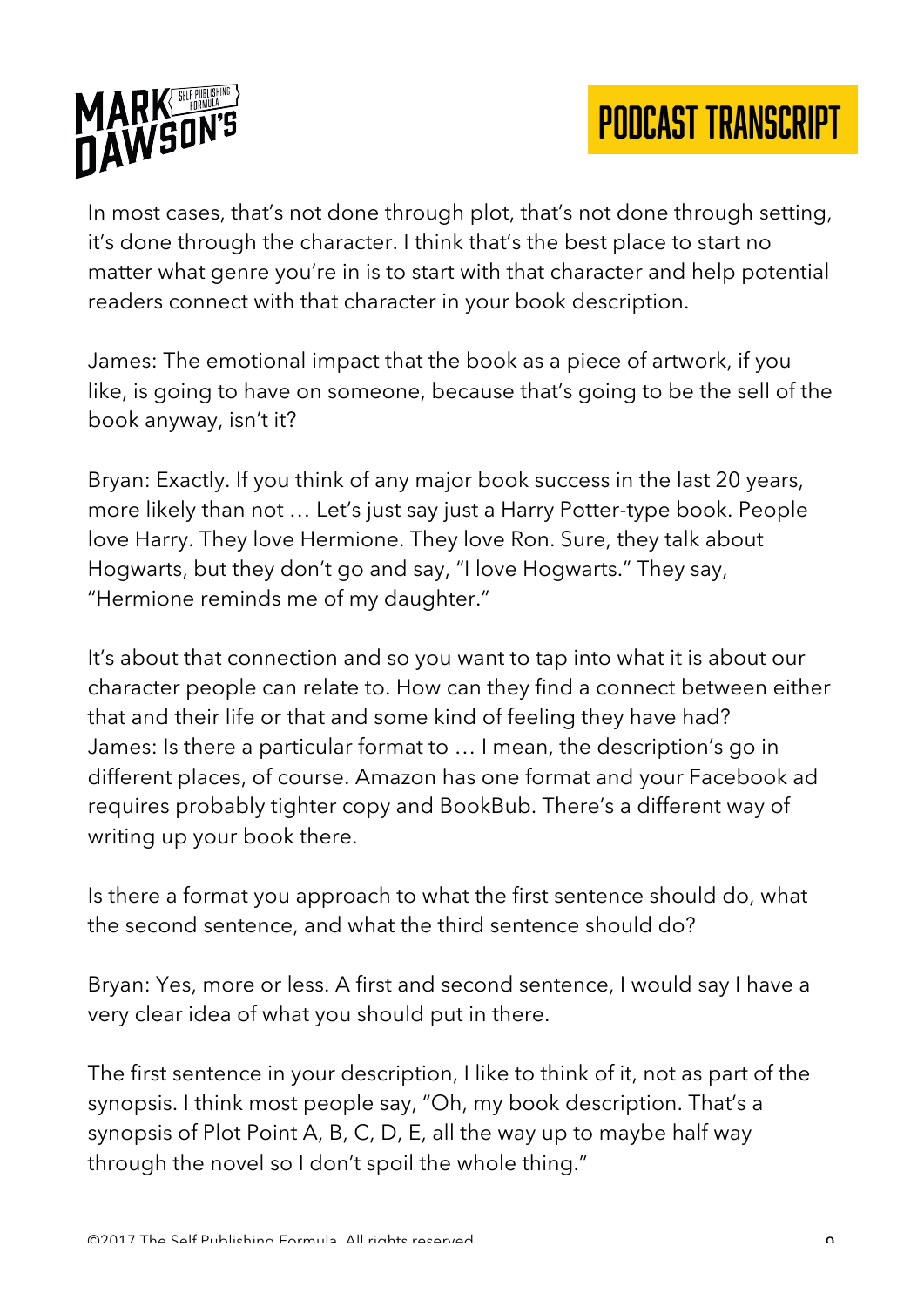



You start with the hook. You start with … I've called it a headline. You could call it a tag line, a log line. Whatever you want to call it. It is the essence of your book. Why do people want to buy it?For Mark's book, it's rogue ex-CIA agent saves the world. As simple as that. You just need what that hook is and often it's related to the main character of the book.

James: Yeah, we've talked a lot about Adam Croft in recent weeks. He had such great success with one book and a lot of that could be down to the hook, which is, "Would you kill your wife to save your daughter?"

Bryan: Yup. That is probably one of the best and I know I had heard Adam talk on Joanna's podcast about how he wrote the series just so he could have the strong hook and then he's had so much success with it. There's nothing wrong with writing a book just because it has a strong hook. I think that just goes to show if you write the best hook ever, you might make a million dollars. Adam is a perfect example of that.

James: He's already said that he's written the hook for his next book first. He reverse engineers the process. Actually, Adam started with the Facebook advert. He thought, "What would work well in this environment? That would work well in this environment." Then he wrote the book. He did the advert before he wrote the book. There's absolutely nothing wrong with that business approach.

I think film taglines probably great examples, aren't they, of how to start that description. The famous ones we can think of. Jaws 2, terrible film but great tagline: "Just when you thought it was safe to go back in the water." That's not a description of the film. That's not anything to do with the plot. That is that emotional thing that we got when we watched Jaws. It goes into your head when you're in the sea at night, night swimming, you just can't help but hear that cello in the background. I thought that was a great tagline.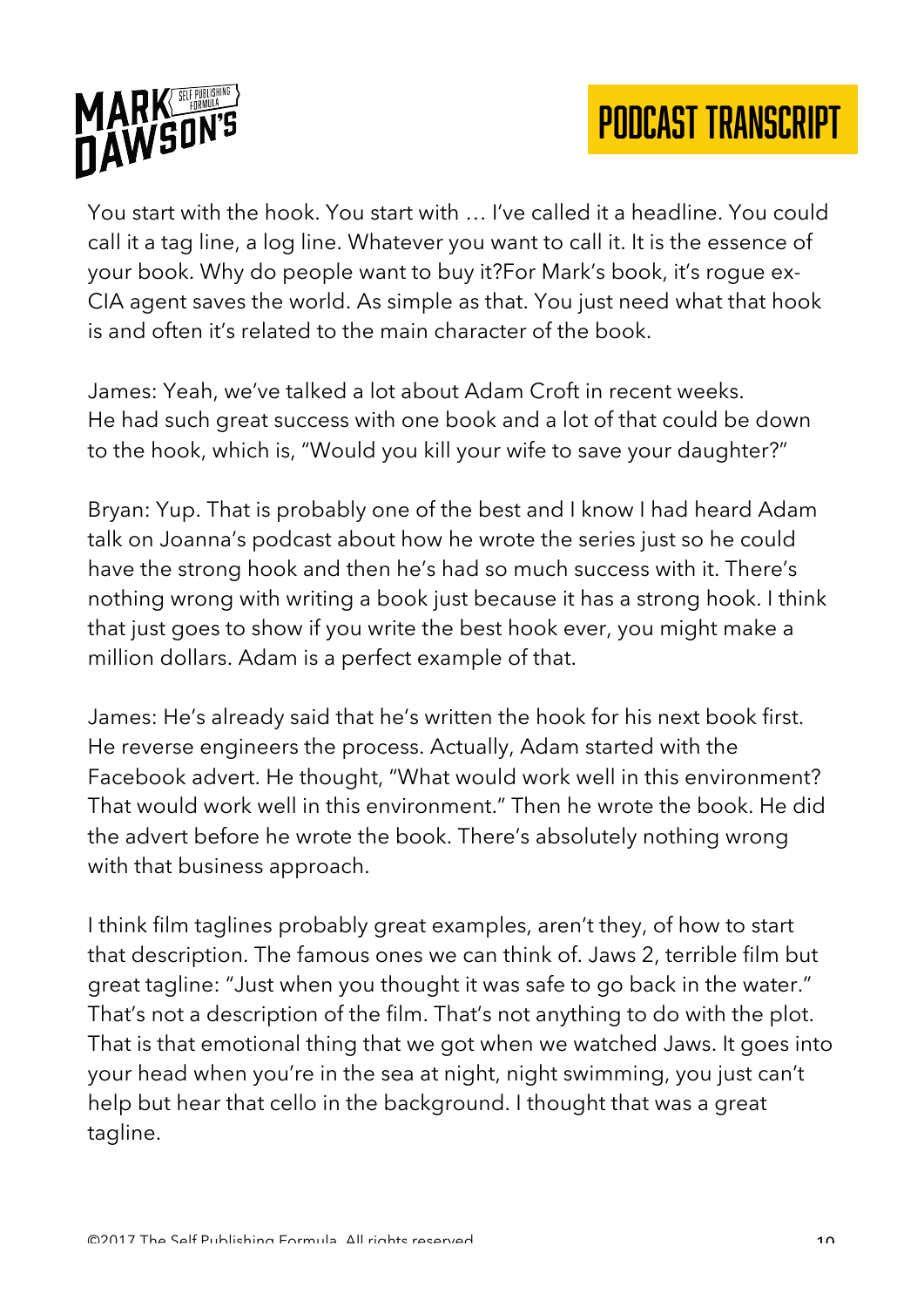

These are people who have crafted little sentences with millions of dollars riding on them so they're probably good things for you to look at, aren't they?

Bryan: Oh, yeah. Looking at movie posters, looking at those oneliners. Another one that comes to mind, I believe this is from the movie, Alien: "In space, nobody can hear you scream." Those are the things that stick with you. They have such an emotional resonance that it's so important. If you could reverse engineer and start with the hook like Adam has, that's awesome. If you've already written the book, you need to find the hook in there.

If you're not a trained marketing professional, maybe this is one of those things where you ask your audience, because your readers may be smarter than you are in some of these ways. I love pulling the ideas that readers have come up with for marketing, mostly in the form of the reviews they post.

I will find ideas for headlines in my customer reviews all the time, or in the customer reviews of book that I have written the descriptions for, because readers know how to speak in that reader language. If you use that reader language and you use that in your headlines, then you're already bridged a gap that you wouldn't have been able to do if you really come at it from that "I wrote this book" perspective.

James: Yeah, crowd sourcing your copy, clever.

Bryan: Nothing wrong with that at all.

James: No, that's good. Okay, that's your first sentence and there's … I'm trying to think of some other good film taglines. All the good ones I can think of are just like that. In fact, the other day I looked up Star Wars. I was wondering what was the tagline for the very first Star Wars film and it was …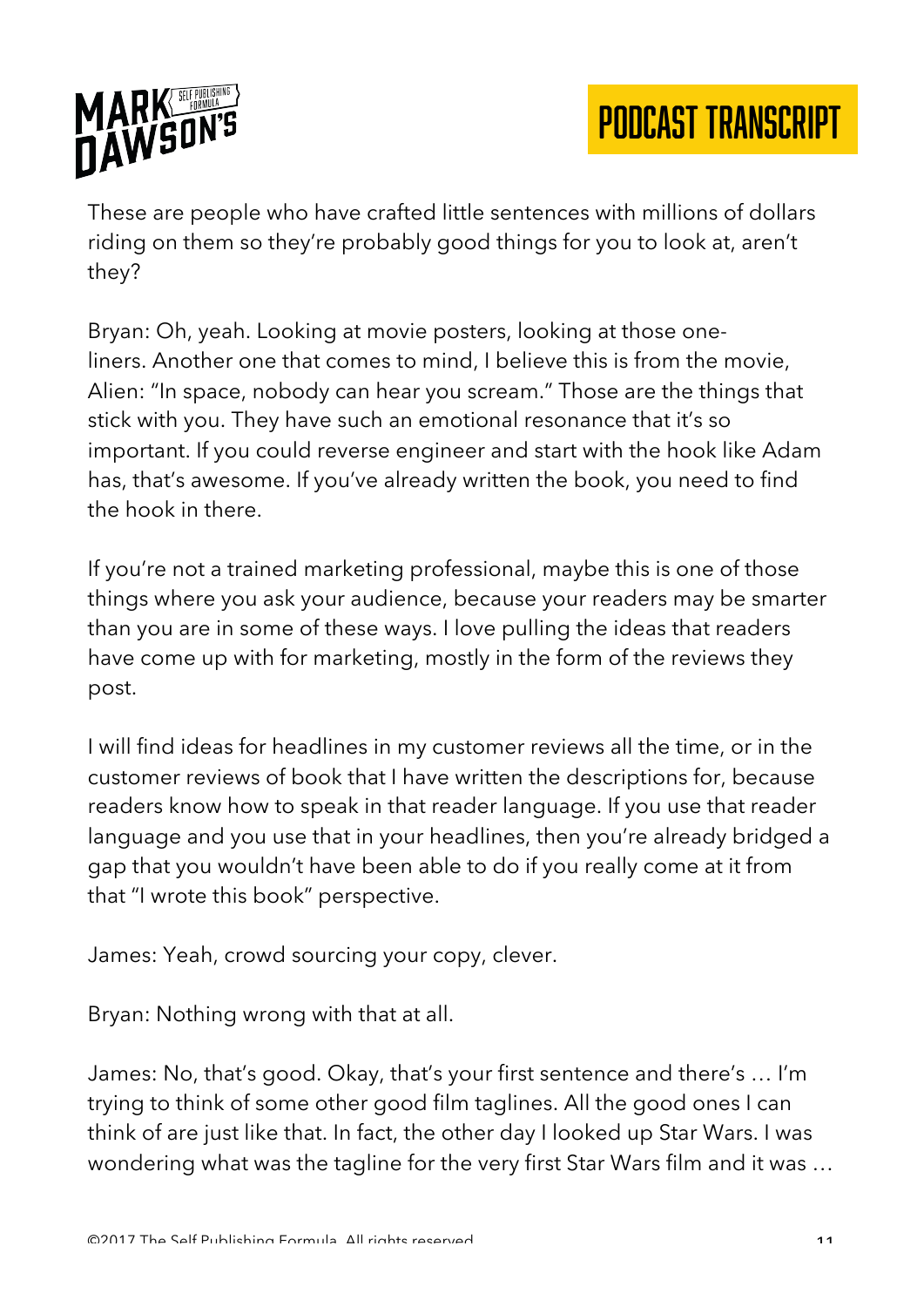

Bryan: Would it be "In a galaxy far, far away …"?

James: It wasn't, actually. It was "May The Force Be With You." It was on the posters.

Bryan: Oh, I like that okay.

James: I like that. Again, it's not an synopsis. It's intriguing and it's about the spiritual aspect of the film. Again, people always start, who perhaps naturally want to start with "He's got ten days to save the world" type thing. It's what does this piece of work, what's the emotional message from it? May the force be with you. It's intriguing. That's a great tagline for the film and the film did pretty good over the years.

Bryan: I heard some good things about it.

James: I think they're doing the Star Wars museum up your way, aren't they? That's going to be in Chicago.

Bryan: Yeah, I'm really glad they're doing it again.

James: Yeah, we're coming over to see you when that museum's there. I mean, obviously to see you, mainly, but partly to go to the museum.

Bryan: Sure. Second thing is the museum.

James: Yeah.

Bryan: Of course.

James: After the breakfast. We should mention the breakfast. I always ask people when I'm taking mic level at the beginning of this. What did you have for breakfast? I had the most extraordinary answer from Bryan I've ever had and I've been asking that question for years doing interviews. You put a lot of stuff into a blender and then drink it.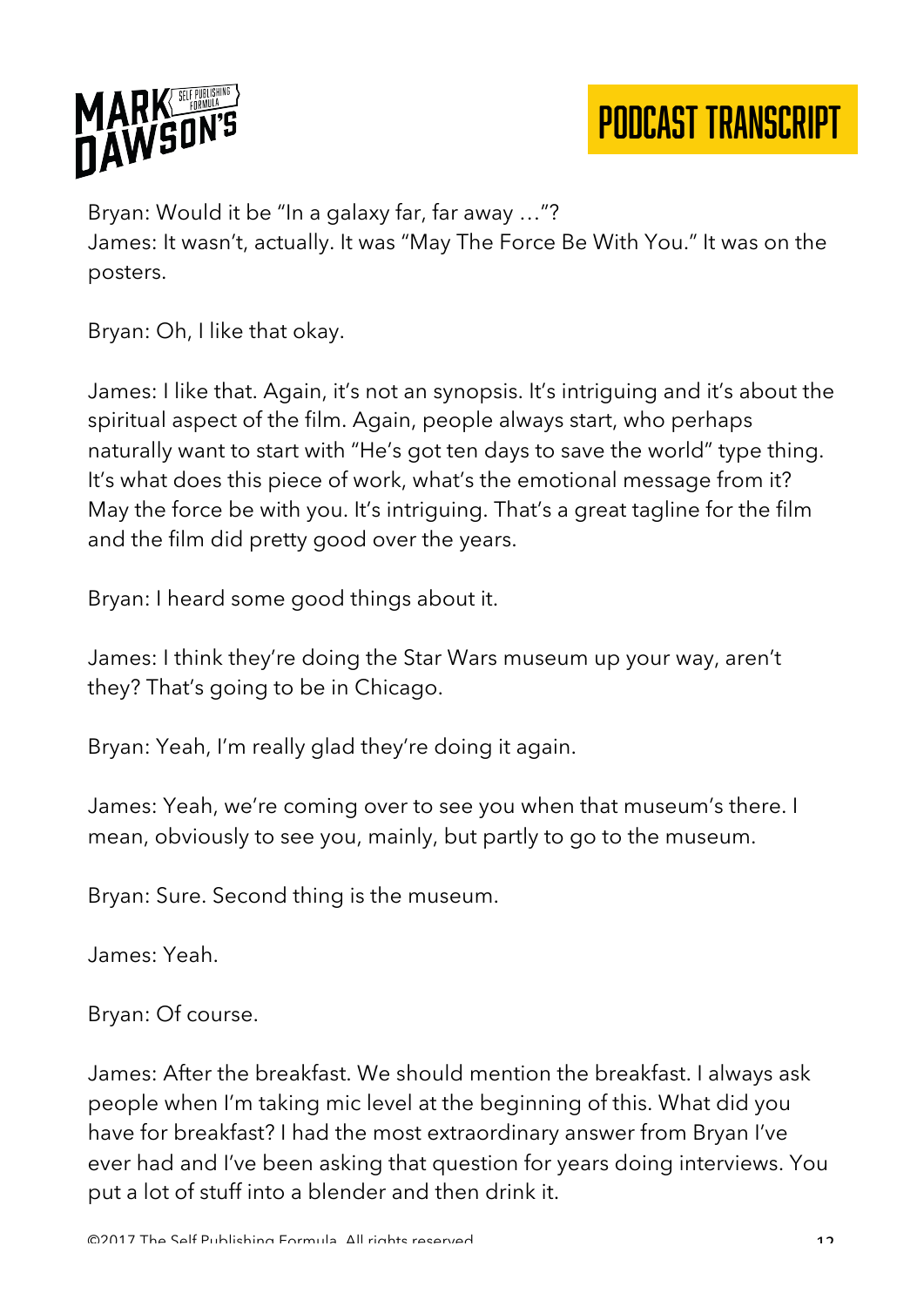



Bryan: Yeah, I was really glad to make such an impression on you from my sound test. I was saying how my wife and I are in the midst of doing a green smoothie every day challenge. Today we had a chocolate covered cherry smoothie, which had spinach, almond milk, bananas, cherries, cocoa powder, and cinnamon in it and we blended that all together and we drank it this morning for breakfast.

James: Wow. The face I'm pulling is not necessarily one that's full of delight at the prospect of drinking that but if you say it's good. It sounds good for you, if not good.

Bryan: The cocoa powder helps make it feel chocolatey. The cherries are so sweet that they really just overtake everything.

James: Okay, right. Moving on from breakfast. We've got our first sentence which is this emotional impact which is in a neat description if necessary. Crowd source it from your reviews.

Second and third sentences, do you then get into synopsis at that stage? Where are you now?

Bryan: Yes, in the second sentence and sometimes the headline can be a couple of short sentences. That's a cheat. We'll just say the headline is the one sentence, but it can be two or three. The ones I like to use are often three short ones, but let's get in … Just past the headline.

First sentence of the synopsis, I love to name the character and say what the character is going through. That's about it. I do not try to throw in 90 plot points or where the character lives or anything like that. I would be much more likely to say that Ted Finley is a nerd with superpowers or … This is from my young adult superhero book. Ted Finley is your average, dorky teen. Just something that people can latch onto.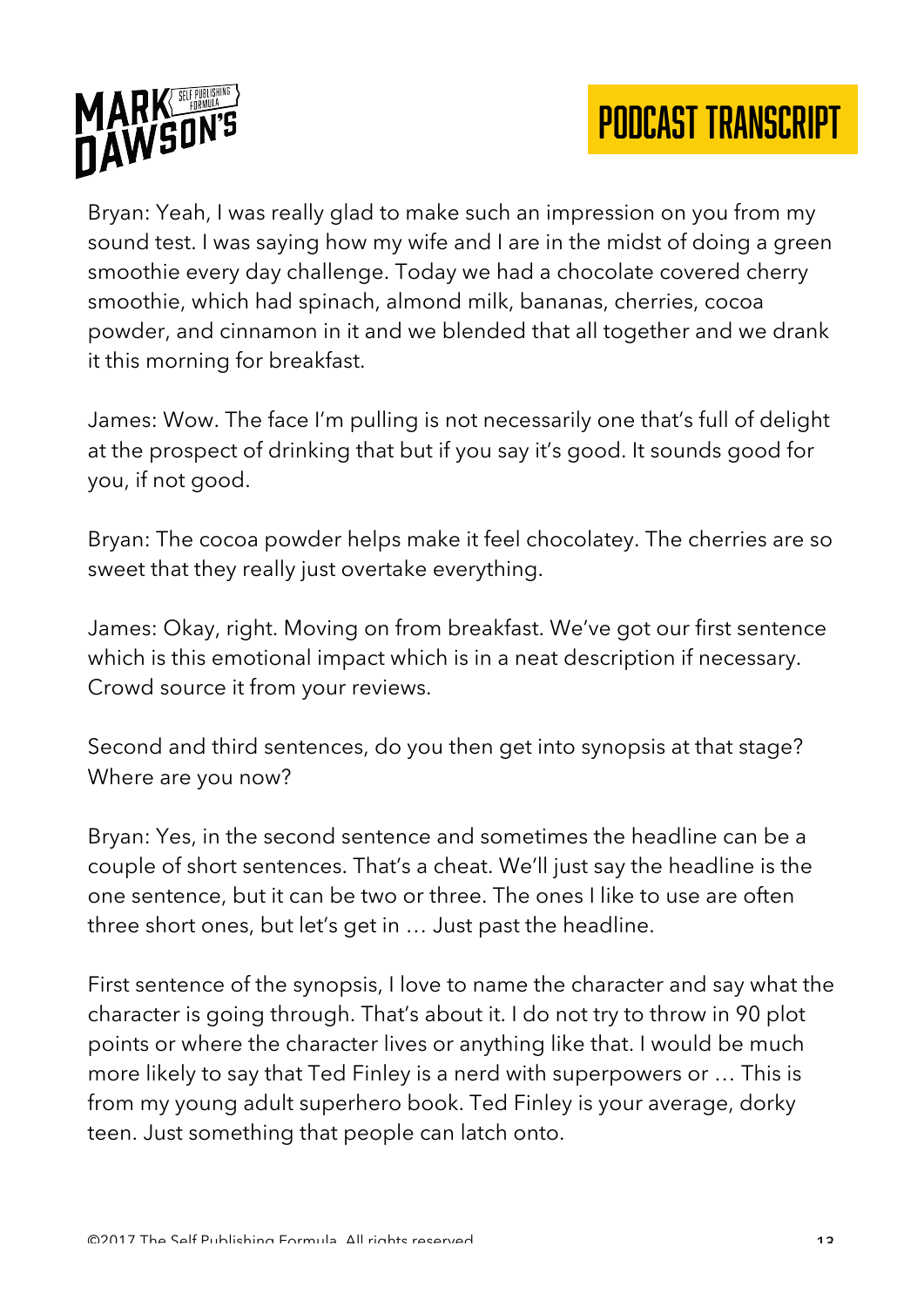



They know that person in their life or they see what they're going through like, "This person just got divorced and has nothing left in the bank account." Something that allows them to say, "Okay, now when I see this person's name throughout the rest of the description, it matters to me." If they don't care about who this person is or they don't have a clear picture of them in their mind, why are they going to care when this person is trying to save the world or trying to stop a criminal? I think that's one of the biggest mistakes people make in their descriptions. They don't let us get emotionally invested in that character. It's something you can do in one short sentence.

James: Does that extend to the way that you should construct the book as well for those of us who are starting out in writing, to establish the character in a descriptive way early on? Don't be mysterious about it, because otherwise people haven't got someone to latch onto.

Bryan: Yeah, it absolutely works the same way, because when you think about it, what are the things that keep people from buying your book? Well, if your cover stinks, they're probably going to click away. If you don't have many much social proof or reviews, they're going to click away. The description, if it doesn't sound good, they're going to click away. Also, and I didn't realize this until relatively recently, a fair number of people actually download the samples of books and decide whether or not they're going to read it based on that sample, based on that Look Inside. If your character doesn't sound that interesting from the first couple of pages? Yeah, they're not really going to buy it. It's exactly the same concept.

James: Okay, let's finish up on just the copywriting 101. I know the webinar's going to be more detailed than this. Just to finish off that part of the discussion and then we'll move on to one or two other things. You've got your intrigue. You've got your character description. I'm desperate to know what's next.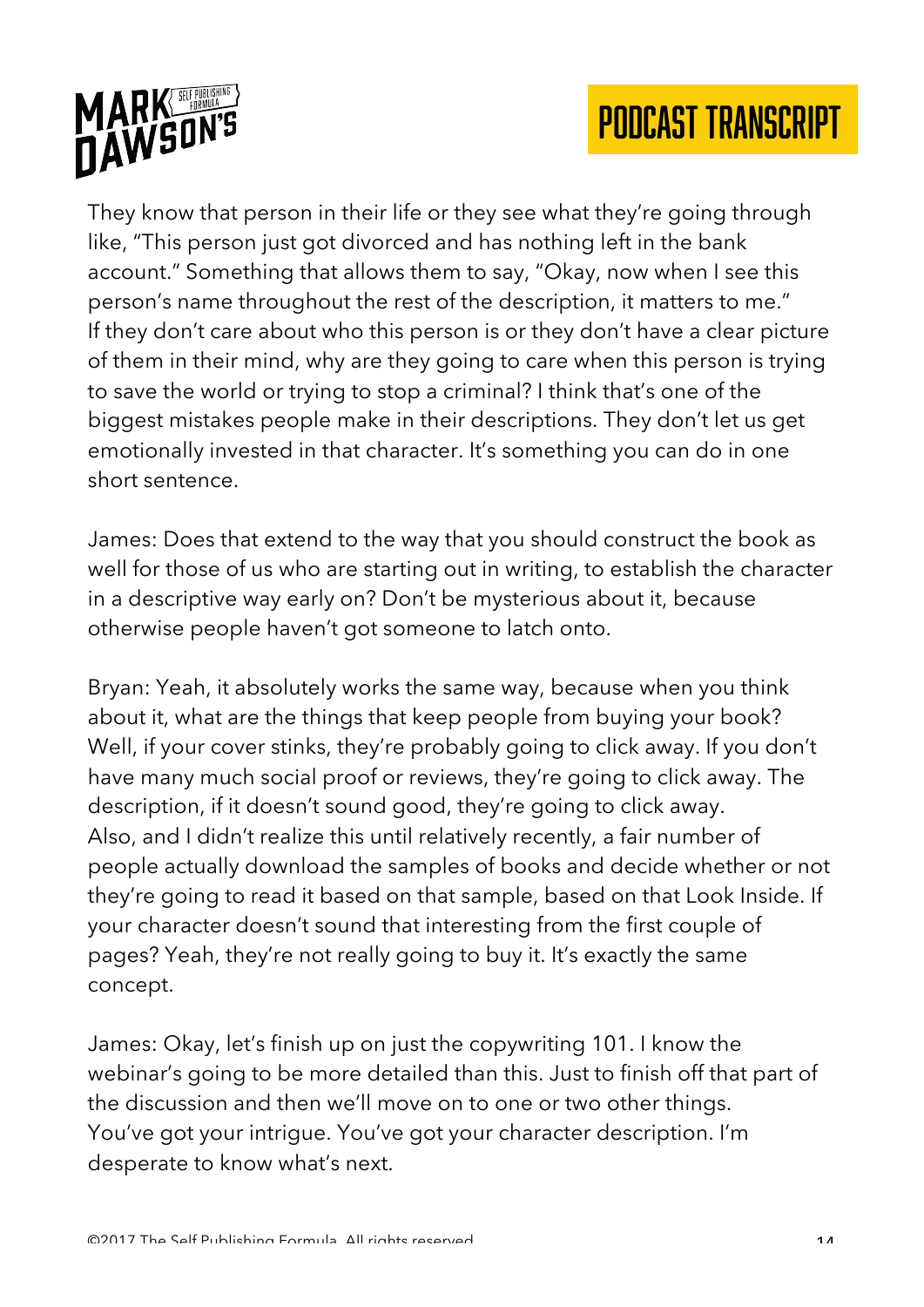

Bryan: This is the point where you can start to layer in a little bit more of the plot. What happens? Nothing really subplot-y. Nothing that is going to take you into the weeds. Really at this point, you're following the main character's journey, seeing what happens next to them. If there are very important details that are needed, you can layer them in through transition sentences. When she loses her job suddenly, and then what is happening to this woman now? You can keep transitioning. I love to just transition sentences, introductory clauses, because they keep the momentum going. I always think of a book description more like a poem than straight-up prose, because there's a rhythm to it. You're building the momentum as you go and you don't have anything that is cutting you off. You have some introductory clauses going in there taking you from one sentence to the next. You have short and long sentences to break up the rhythm a little bit. You're really getting the reader into the flow of things.

I know that sounds a little bit vague, but I don't think writing the synopsis for your book is actually terribly difficult if you just keep to the main plot and don't worry about trying to explain everything. I think the most important part from there, you've hooked the reader, you've gotten them excited about the character, now, okay, let's move them along, get them more excited as they go. I would say the next big important part comes right at the end of the synopsis.

That is … I want to keep you waiting.

James: Yeah, I'm in suspense. To be honest, I'm still thinking about the drink as well, but I am also in the suspense about the big …

Bryan: I'm telling you, when you come visit me in Chicago, we're all going to have smoothies.

James: This is a big finish and we're going to see how important this is in a moment.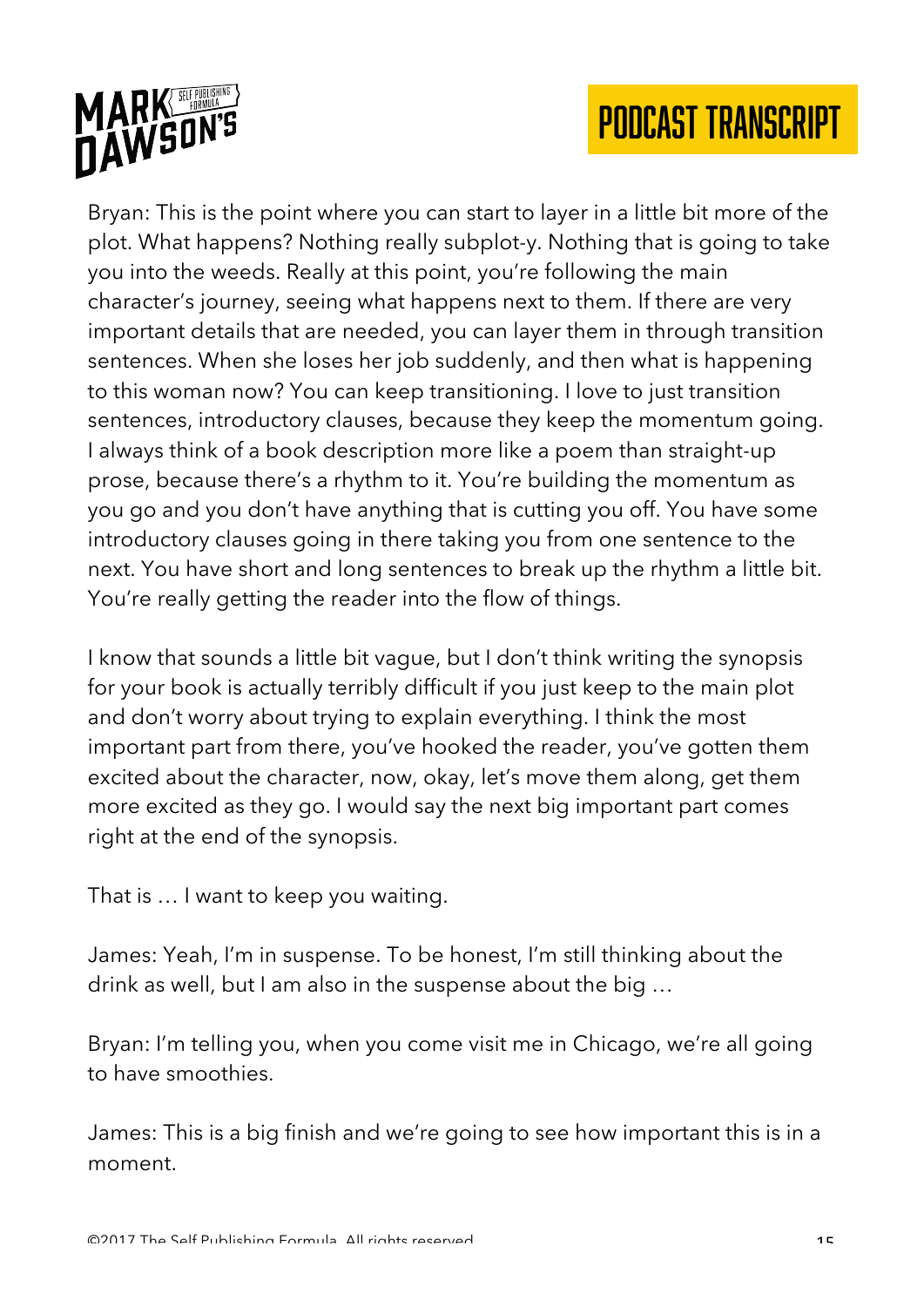

What is this big finish that really is the killer bit?

Bryan: The most important part at the end of your synopsis, which I will note is not the end of your entire product description, the end of your synopsis is you're going to leave them wanting more. You are going to leave them with a cliffhanger.

I know there's this whole anti-cliffhanger thing going on, probably in the indie community and every writing community, but that doesn't pertain to the description. We literally need to leave the reader wanting more because they have to have a reason to click the 'buy' button.

It can be phrased in a question or in a declarative sentence. This is really the part where, "Will the two of them find love in the midst of the wilderness?" Or, "Can he stop the ticking time bomb before it ends civilization as they know it?" Doesn't have to be a question, but it's a lot easier to phrase it in the form of a question while I'm trying to come up with these off the top of my head. More or less, give the cliffhanger. Get people excited. Give them a reason to click that 'buy' button.

James: That's great. It reminds me. There's a guy on Twitter called Andrew Ellard and he's a script editor for television in the U.K. Actually scripted, I think, some Dr. Who's and stuff like that, but what he does on Twitter is brilliant. He will do script notes on something big so if there's been a big television debut of a big drama.

We had War & Peace recently and stuff like that and in films. He'll then do these script notes on them, just for public consumption. They're great to read. He talks in exactly the same tones that you've just spoken about, about tension. He says, "If the tension's not there, this is why this scene didn't work, because there was no tension." We knew what was going to play out or we knew there was no conflict, there was no tension.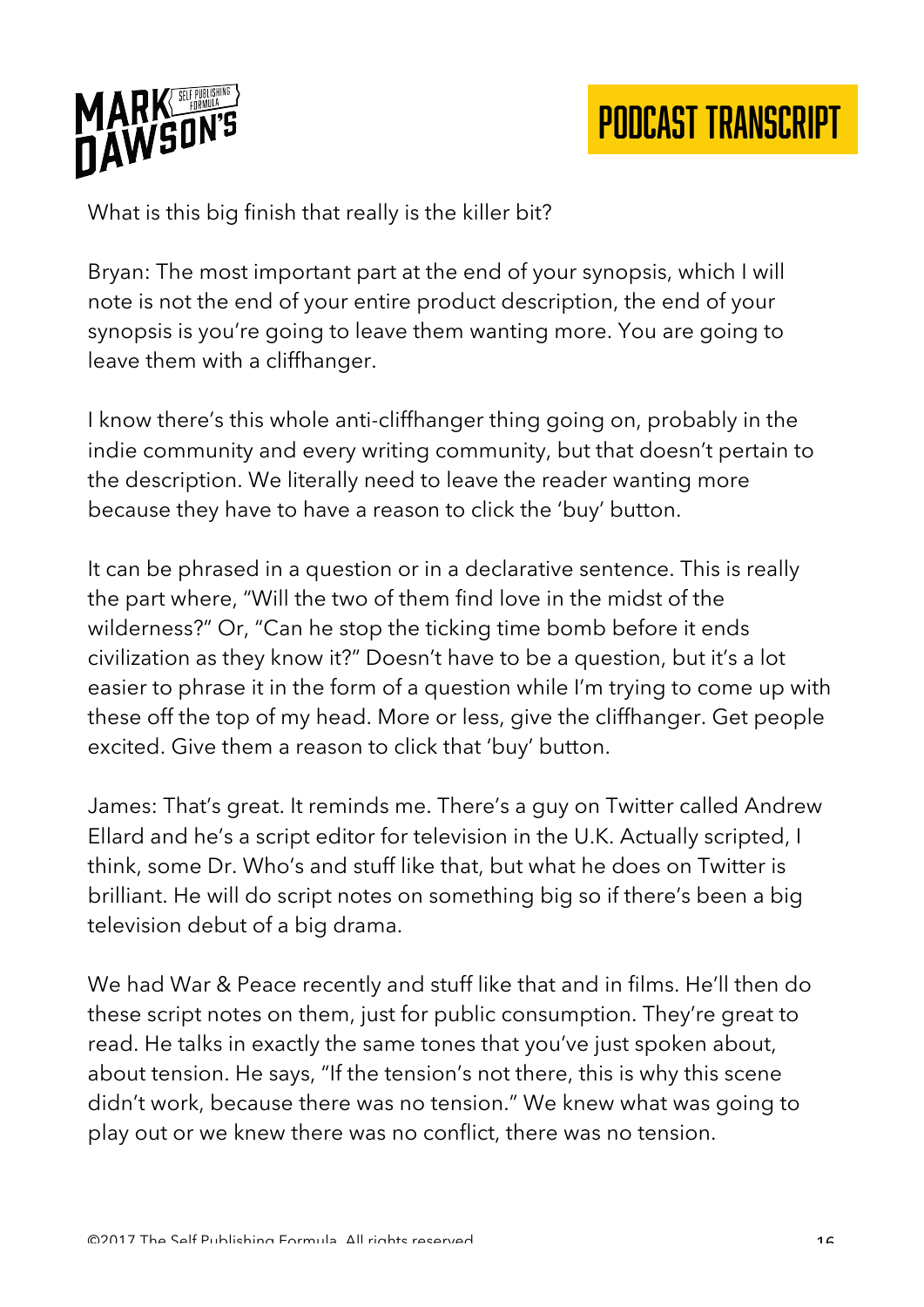



You need that as the intrigue to spur that human nature thing, which is you want to get to the resolution. The big problem script writers have, particularly in sitcoms and stuff, is keeping that tension going. Say, it might be sexual tension between Rachel and Ross or whatever. What happens when they get together? That's a great example of why it needs to be there and what you're saying is even in this synopsis, in fact, especially in this little copy here, it's got to be there.

Bryan: Oh, for sure. It's going to make a reader say, "That sounds good," or, "That sounds interesting," or, "That sounds exciting." If they don't say that, they're not going to click the 'buy' button. The tension is very key.

James: Okay, Andrew Ellard, by the way, is @ellardent, E-L-L-A-R-D-E-N-T. Worth following on Twitter for those notes.

Okay, just to put this into perspective then, Bryan, I know that you and Mark worked on an ad a little while ago for one of your box sets.

The copy was the difference between the ad working and not working, which we know can happen for sure, but you saw that in action.

Bryan: Yes. What we were doing and this is the prime example of why you can't just copy exactly what someone else is doing and assume it's going to work. I know you guys have seen that in a big way with Self Publishing Formula. I was doing an ad and we were doing a little experiment for my podcast, the Sell More Books Show, and Mark was trying to help do a box set ad.

We were working on it together for my young adult superhero series. For some reason, it was a direct sales ad, straight to Amazon, it was not working. It was not performing well. We thought we had the targeting in pretty good shape, but was not converting. We said, "I don't have any idea why this isn't working. Let's put it out to the community."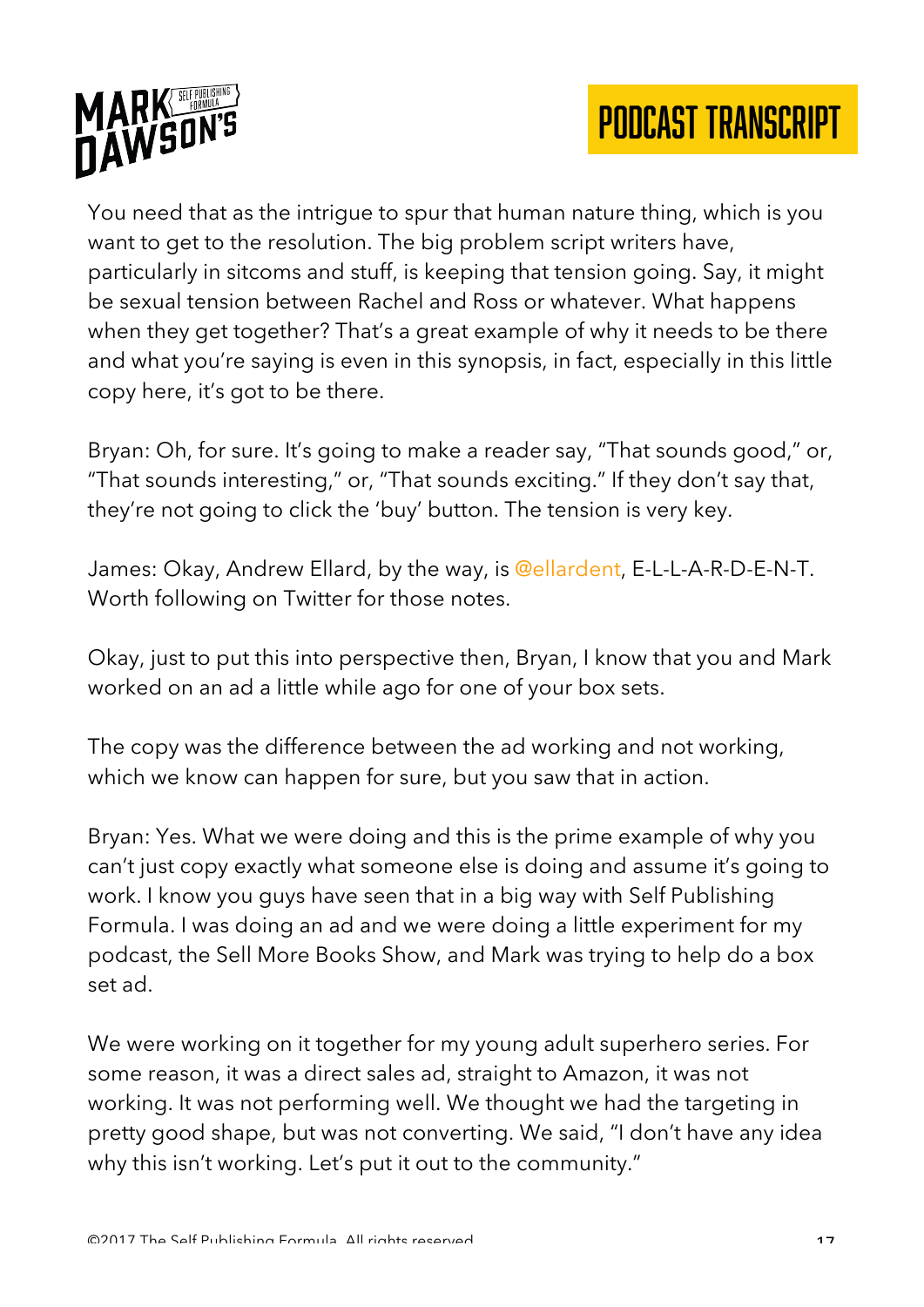



We put it out to the Self Publishing Formula group and for the life of me, I don't remember exactly who pointed it out, but someone sent us a screenshot of their mobile device and showed that the first sentence, which was a little bit long, which was describing what was in the box set, how many reviews it has, etc., the first sentence cut off in the middle.

It didn't leave people hanging in a good way because it was in the middle of a sentence. It didn't have the hook. The hook was below that, actually talking about what was exciting about the book. We said, "All right, let's change that." We workshopped a couple of ideas for headlines and we ended up using the hook, a young adult supernatural hook, "When supernatural war strikes, a nerdy teen will rise."

We've got that it's young adult, we've got that there's a superhero in there, etc, etc. Things shot up by about 20% immediately after we put in this headline and the ad started getting a positive return on investment, all because we changed the copy. My sentence that I had written in there before, it was working perfectly well for Mark, because I basically copied, just changing in my info for his for a long sentence, but it wasn't working for mine so we had to make a slight change and it made all the difference.

James: That's a good example. We see it in the Facebook group, the SPF Facebook group, we see it quite a lot that people will post an ad that's not working. You've got to be good. People are very polite about it, but you obviously put your ad out there and you need to understand and take onboard some of the things that were said, but they can occasionally get a long list of everyone pointing out that it's far too long, it's unwieldy, I don't understand what this character is doing, what is this book about, is it romance, it is a thriller, it's not clear. All of that stuff comes out.

The biggest mistake you will frequently see, which we go back to from the beginning is overlong descriptions, overlong literal descriptions. It's a very, very common mistake. But the edge between going to your 9-to-5 and writing on the train on the way home or in the evening and sitting at home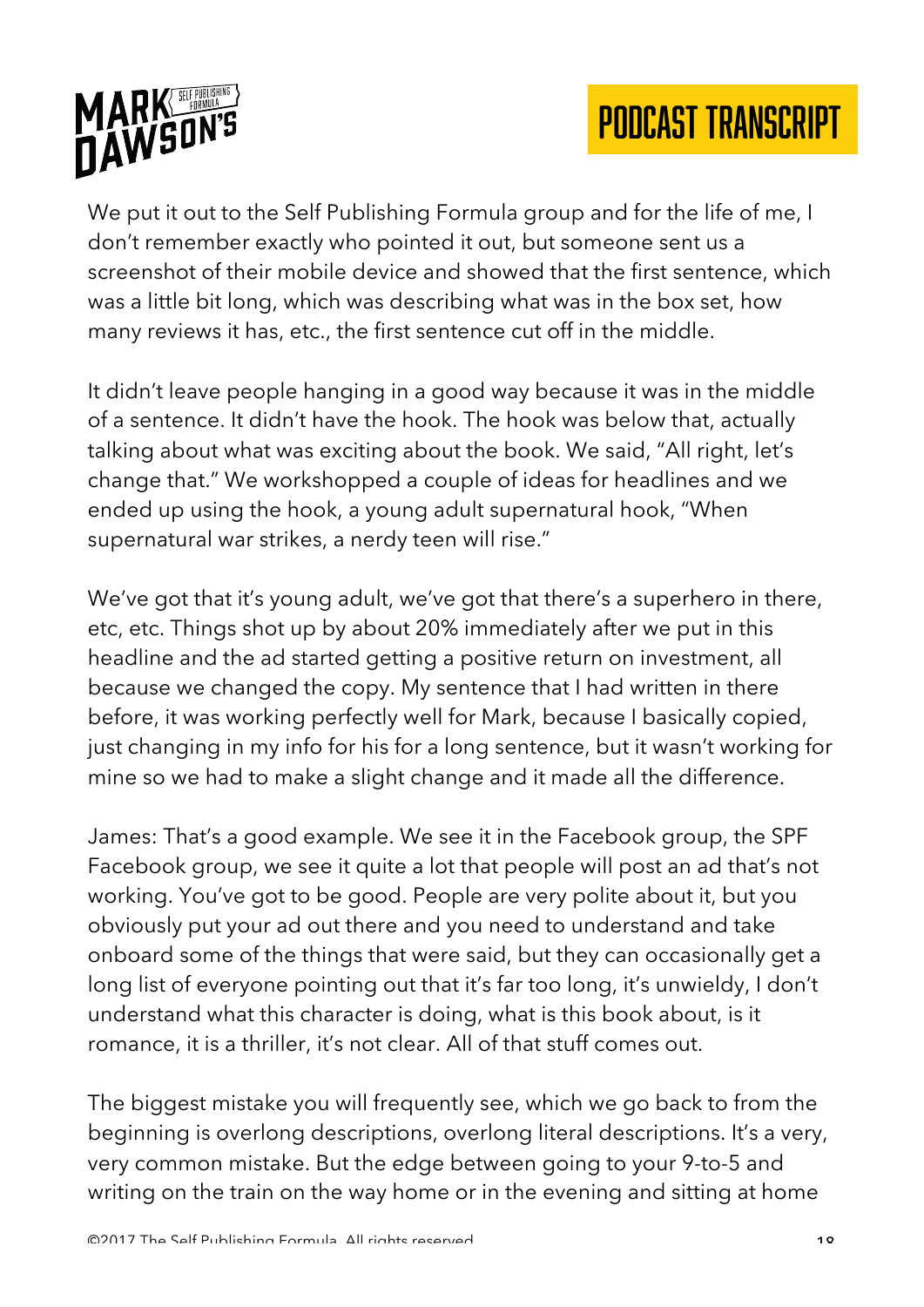

making money as a writer can be this stuff, selling the book, getting this bit right can be the edge between making money and not so. It's great so far. Thank you very much, Bryan. I want to broaden it, if you don't mind, a little bit.

Bryan: Not at all.

James: Let's talk a little bit about generating sales. We talk a lot about launch. We talk a lot about the initial campaign for a book. I know that you've put some thought into where there's a natural drop off, what are we talking? A month, 90 days in where that can really slow down to an absolute trickle. Options look a little bit limited at that stage.

What's your advice or your thoughts at that point for an author?

Bryan: A lot of people refer to this as the 30-day cliff or the 90-day sales cliff on Amazon. This is when if you've gotten a natural boost at the start of your launch, it can start to go down. For some that's more of a precipitous drop than others.

Your options are a little more limited at that point, because you can't have this big launch boost anymore and Amazon may not give you the natural shooting out emails about your stuff. You're more on your own at that point.

When you're doing that, you really need to think about conversions. You need to think about, "Okay, I have this page out here, essentially it's a sales page, and I am getting traffic to it," and if you aren't getting traffic to it, you obviously need to send traffic to the page through Facebook ads, through promotions, if you're one of the 5% that gets accepted by BookBub, good for you, you use that, you use other email promotion sites.

No matter what methods you use to send traffic, because your options are more limited at this point, you need to improve those conversions. Getting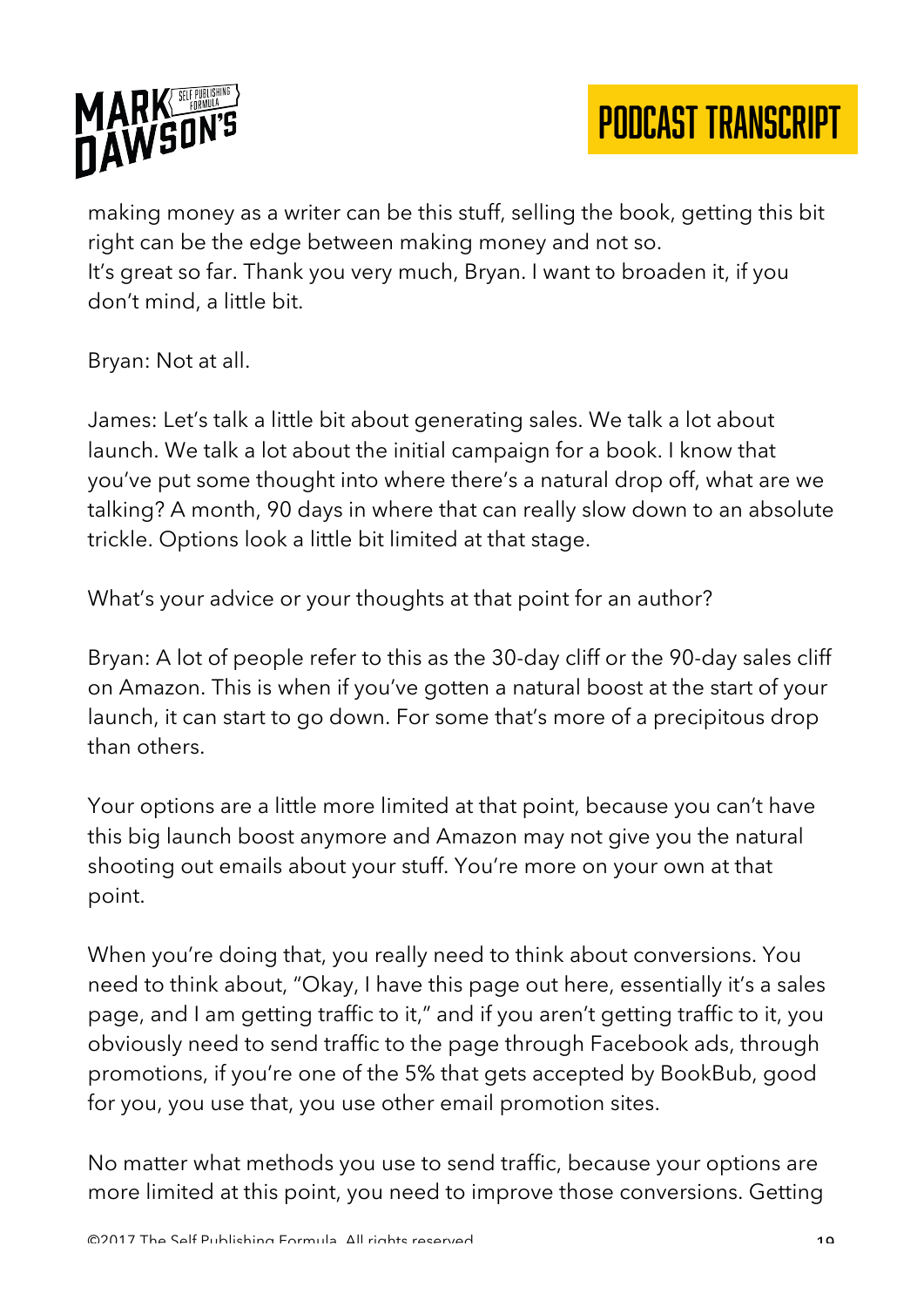

people who visit your page, a higher percentage of those people to actually click the 'buy' button. That conversion rates becomes significantly more important and when you change your description to be a better fit your for your genre, your potential readers, that conversion percentage, goes up.

Sometimes it's only by a couple percentage points. Sometimes it can go up by 100%. All you need to necessarily change is just improving your book description. That simple change can make a world of difference when you promote your book going forward.

James: Let's just explain the concept of conversions and conversion rates to people who are not quite as advanced into this as you are.

Bryan: Of course, of course. Let's say that you have 100 people that visit your Amazon page on the day of a given promotion. If two of those people buy your book, your conversion percentage is 2%, because 2 out of those 100 have purchased it.

You don't know that 100 people have visited because Amazon obviously is not sharing that information any time soon, but let's say that instead of two people, because you have a better description, your Look Inside is fantastic, you got 20 more reviews. You now get four of those people to buy, your conversion percentage has doubled from 2% to 4%.

With a lot of promotions, you can send a significantly higher amount than 100 people. You could send 1,000. Something like BookBub will send 10,000 or more. If you can even improve your conversion percentage by a single percent or two, let alone 100% up from 2% to 4%, then you will see that difference in your bottom line in a big way, compared to the more traffic that you actually send to that page.

James: Yeah, and conversion's work in different ways, of course. It's not just sales. It can be leads for your mailing list in the first place. It can be getting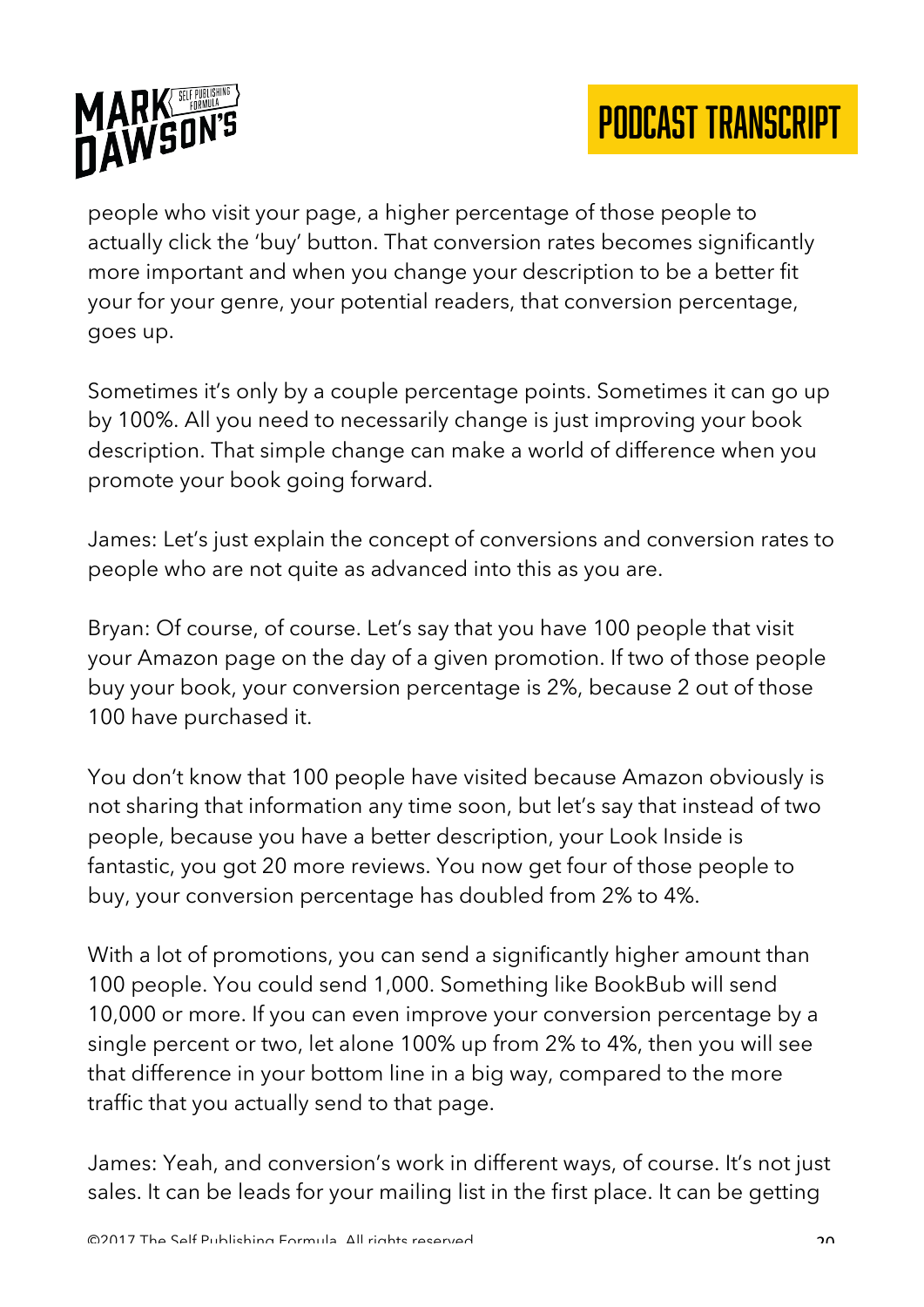

people from one ad to a landing page in the first place. That in itself is a conversion even before they've put it in. You need to micro convert sometimes and work out the steps along the way to find out where people are dropping off in the chain.

Bryan: Of course.

James: This can get complicated, Bryan. I'm doing YouTube advertising at the moment and AdWords is probably one of the more complex systems and particularly with conversion stuff, because you can either do it through the Google Analytics or more traditional pixels. Even me just saying that sentence, some people will be glazing over at this point.

Bryan: Pixels? What?

James: What is a pixel? It sounds like a little elf in your garden. There are people around you you can reach out to who can look after some of that stuff for you if you're not completely familiar with it. You actually only need to do some of this complex stuff. You get your head around it in a brief period of time, at the setup at the beginning. From then on, really you're looking at a dashboard and reading data. People shouldn't be scared of it. Once you get that technical stuff set up at the beginning.

I don't know how technical you are. Do you insert conversion pixels into headers yourself there, Bryan?

Bryan: I wish they were conviction pixels. That would be amazing. Yes, I use conversion pixels on my website for my ads that go to landing pages and whatnot. I do tracking and create audiences and like you guys, I have my products that I put out there so I'm always trying to get people back referred.

I do a lot of that kind of stuff on my own, but I also do outsource some of these things because it can take some time to get it all figured. That's why I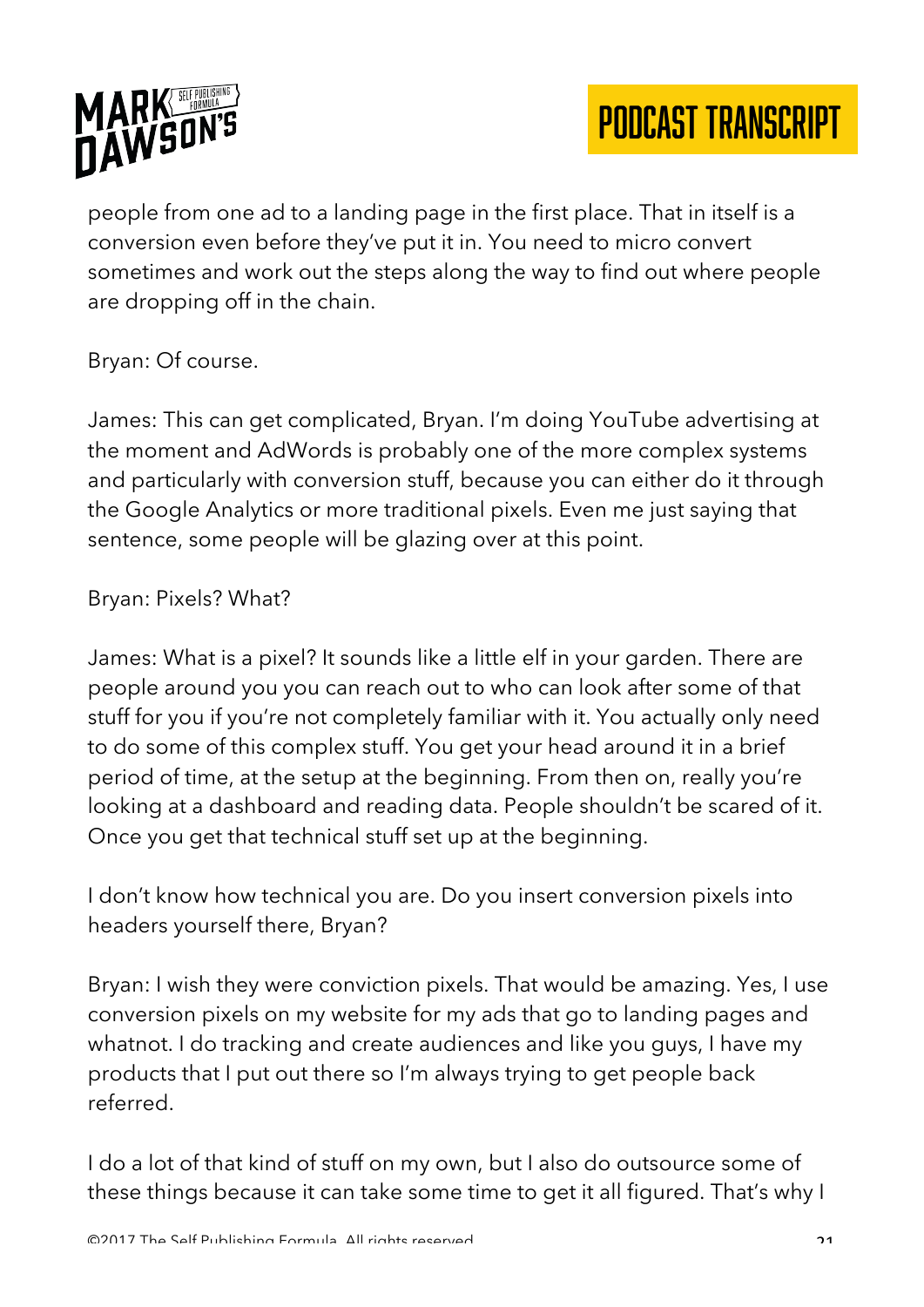

love when you can have some kind of method. When Mark and I were working on that ad, I changed one thing, I set it, I forget it, I put it up there, and that one thing made an improvement in conversion.

That's the kind of thing I love about copywriting is because you don't necessarily need to know all the technical stuff to make the improvement. You don't need to know what a pixel is. You don't need to rid the pixels from your garden. You just need to work on improving the rhythm, the focus, and the flow of what you're putting out there. That, in itself, can make a change. When you combine it with all the other stuff, I mean, it's just fantastic, but you don't need to learn that much technical know-how to get that kind of stuff going in the right direction.

James: I'm going to let you go to your lunchtime shake or your afternoon shake in a moment. Let's move back towards copywriting then, which I know is your specialist area to conclude with.

We talked about ads at the beginning or book descriptions at the beginning. Actually, there's quite a lot of writing that you do that's not just the writing of your book. It's not just a book description. Most authors will have a list and will email their readers from time to time. You'll be asked to do descriptions in different formats as we mentioned earlier, BookBub, trying to get a BookBub pitch itself in the first place is in itself a bit of copy writing, separate to the one that you then do for the ad.

Where do people start with this? We talked in detail about the book description earlier, but is it the same principles you apply to all these different places?

Bryan: Yes, more or less. You are trying to making sure that your writing elicits some kind of response. In the book description, you want people to get excited and click the 'buy' button.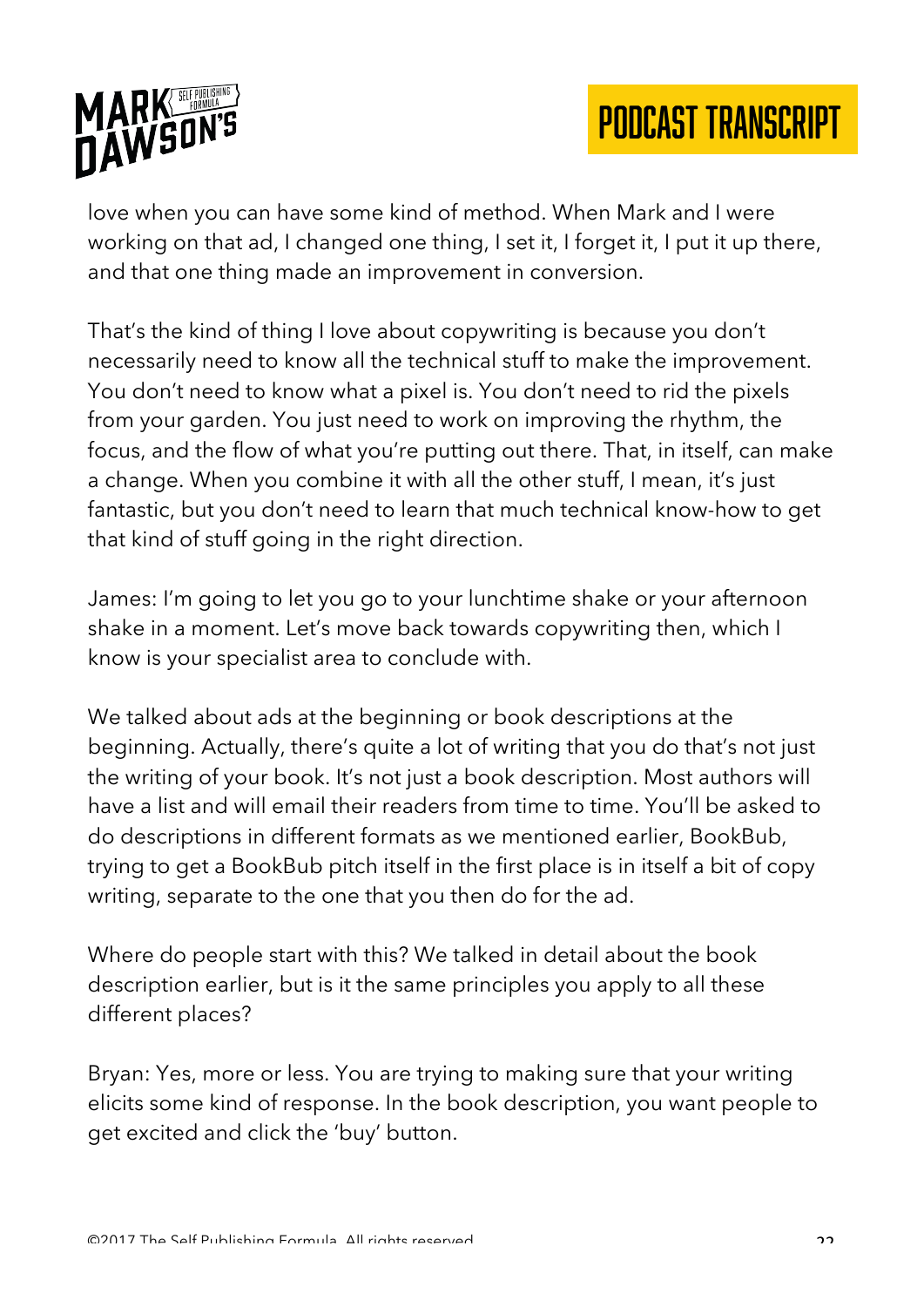

For the emails, when you get people onto your email list, some of those people have come in through a free promotion of some kind or you're giving them a novella or a free novel, you want them to take a couple actions. You want them to read that free thing so that they get excited enough to buy your paid things, and then when you get ask them to buy the paid things, they do it.

You don't want to be pushy about it. It's a balance. You don't want to be pushy in the description either. You want to encourage them toward that kind of emotion where they get excited enough to buy it and maybe you want to tell them a little bit about yourself along the way. That's with the emails.

With the ads, obviously, like you had mentioned earlier, it's shorter, it's punchier, you have less time to elicit that desired response to get people to click. Same with a landing page. You don't have a lot of room. You want to make sure your button is above the fold so that people will actually click on it and get excited.

Another thing with copywriting that I think is important in the early days when you don't have that advance reader list that Mark has used to launch his books very high in the store and get 100+ reviews on the first day. If you don't have that list yet, but you need reviews, another thing you can do is send out review requests to book reviewers. That has a certain response you want to elicit from people. You want them not to delete your email. You want them to actually go and review it. Another thing, you can't be too pushy but you need to be pushy enough to make sure they take the desired action.

It really comes down to writing in a certain way to get people to take action but without them feeling like you're coercing them or pushing them too hard into that action.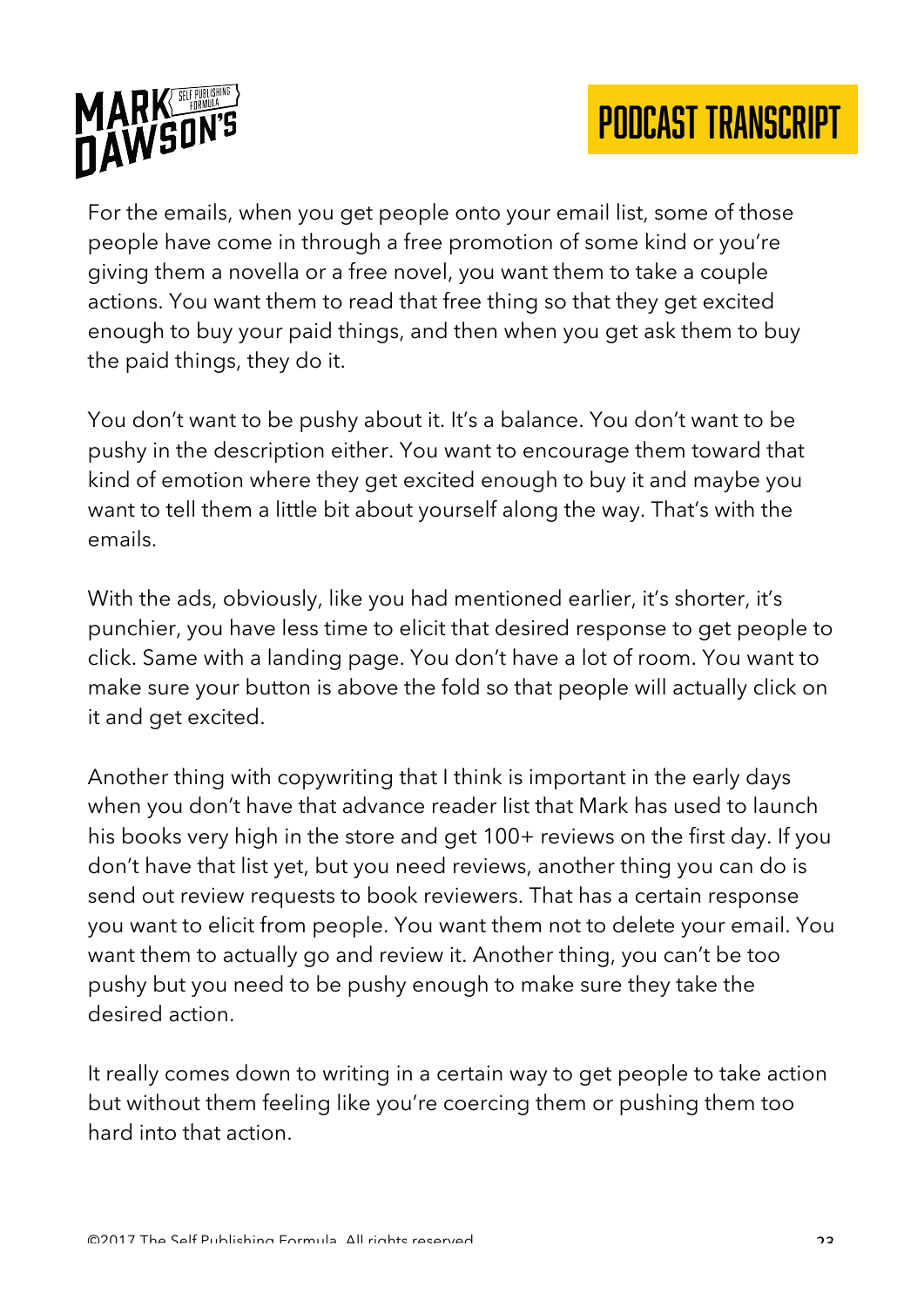

James: It's when you talk to a salesman who's having a conversation with you that's valuable because it's giving you information and steering you towards a sale. Is it Gill in the Simpsons who's desperate? His wife and kids are going to starve if you don't buy the car there and then. Nobody wants to do business with that guy. It's a tone thing.

Conversation's probably the keyword I would imagine with that type of email. It is conversation rather then the pitch that you do in other circumstances.

Bryan: When it all fits together, it's perfect. When you say your email isn't just leading into what you want to get out of this person reading this email. It should be a story. It should have something that resonates with people, like your description has a character people can resonate with. It's all about that emotional resonance.

Then the story you tell when it's connected to the offer in that email, then it flows better. It makes more sense. You can take things to an even higher level when you have something at the end of that email that's trying to show that you care about them. You ask them for your their opinion. You ask them what you think about this story that you just told or what books they read.

When you have that all going together, it does feel a lot more conversational as opposed to trying to push someone into something, you are telling them a story, you're saying, "Hey, here's how you can take action on this story," and then you ask them, "Hey, what do you think of this story?" Don't direct quote say that in your email, because that is not good, but when those things combine into one email, it feels a lot more like two friends talking as opposed to a salesman like Gill.

James: I think some people will find this quite a lot to take onboard, because there is a bit of an art to it, but again I think Mark's very good at this. Any bit of communication he does, for him, is about the long term. It's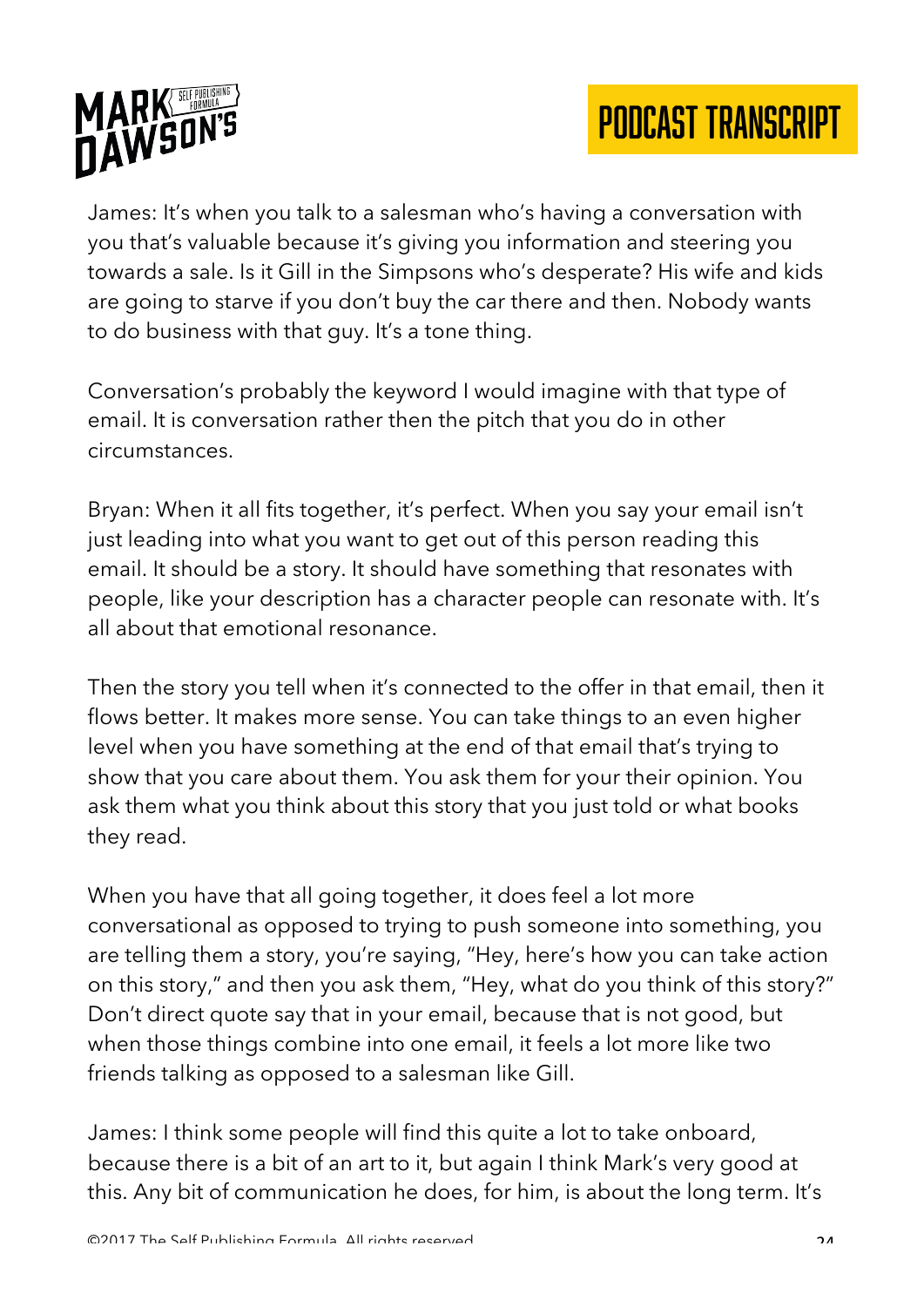



not necessarily about selling a book in that email to that person. It's about knowing that that person will come around to buying a book, three, four, classically seven touches, I think that's been moved forward in the digital age, but three, four touches down the line. Maybe it coincides with a Facebook ad. You can take the pressure off a bit. It's not about that there and then. It's about the long term and have that in your mind as you're writing.

Bryan: You want people to trust you. In Internet marketing, people talking about the know, like, and trust factor. It's just the same in your author career. You want readers who believe you and trust in what you're doing and they like the books that you put out there and then they're a lot more willing, after reading your free book, to buy your second book.

James: This is all great and we don't want to go into too much detail, because the webinar's going to be the place for more details so just give us a quick pre-see of what the webinar will be about.

Bryan: The webinar is going to deep dive a little bit into what you do for those book descriptions, how you write them. Some examples as to how to help people get the feel for that with their particular genre. And then how to deconstruct what you just wrote and turn that into an ad that isn't overlong, an ad that is that short, sweet, really simple way to get more clicks, to get people to take the actions you want, and to boost your sales and your list as a result.

James: Great. You can register, again, at SellingForAuthors.com/SPF, Sierra, Pappa, Foxtrot. I could just have easily said Self Publishing Formula, but SPF. Wednesday, June the 29th.

Bryan, thank you so much indeed for joining us. One of the things that we try to do with this podcast is to keep it relatively tight because it's a crowded market and we know that people want to listen, of course, to the Sell More Books Show, as well as the SPF Podcast. So we give some people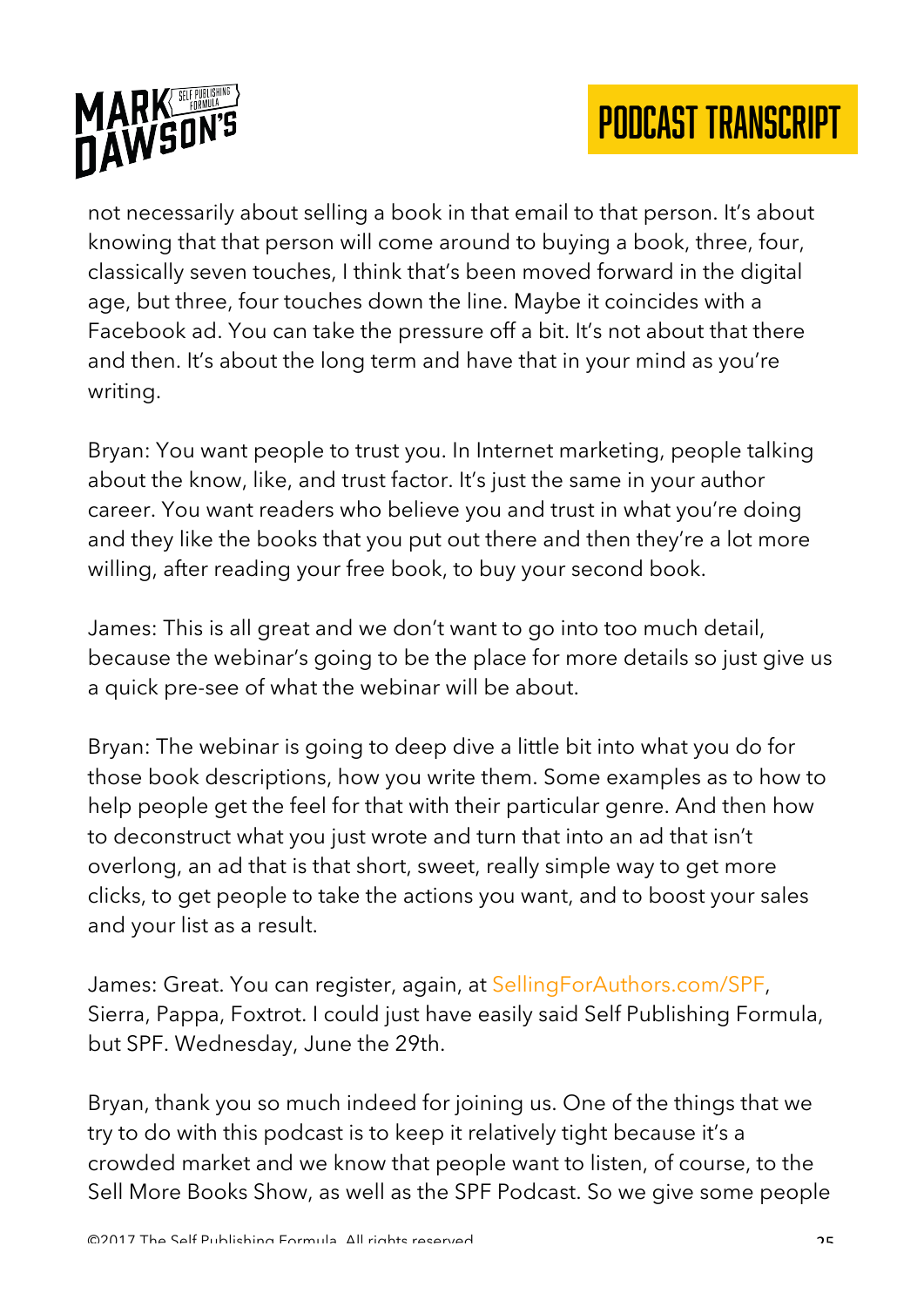

some time in the week and try to keep the interviews to about 45 minutes, which is where we are. It's been an absolute pleasure.

Brilliant to hear you talking in such clear terms, really bringing some clarity to the purpose of those description times when you're writing and I think that's what it needs. As you started at the beginning, people will often start that process and actually not really know what they're doing at this point, which is ironic because they're writers and they've just written a book, but it's an area that we could all do with a bit of help on. That's been brilliant. Thank you!

Bryan: Thank you very much for having me, James. I really do appreciate it.

James: I hesitate to ask what you're having for dinner so I should let you go off to Mrs. …

Bryan: I'll consider that later. It will not be from a blender.

James: It won't involve spinach. Oh, you can have spinach for dinner. That's normal. It's spinach for breakfast that doesn't really work. Thank you very much, Bryan. We'll speak to you again soon.

Bryan: All right, sounds great.

James: It is odd, isn't it, Mark, that people who can write a novel and a short story and a novella can't put together the five sentences needed to sell the book. Why is that?

Mark: It's a completely different discipline. In the same way that writing a screenplay is very different from writing a novel, condensing 100,000 words into, say, 50 words. It's a different skill. It's quite difficult. Getting tips from someone like Bryan is a good idea. I thought I was pretty good at writing copy, but I paid Bryan to write the copy for my last John Milton book, The Jungle, and he did a much better job than I would have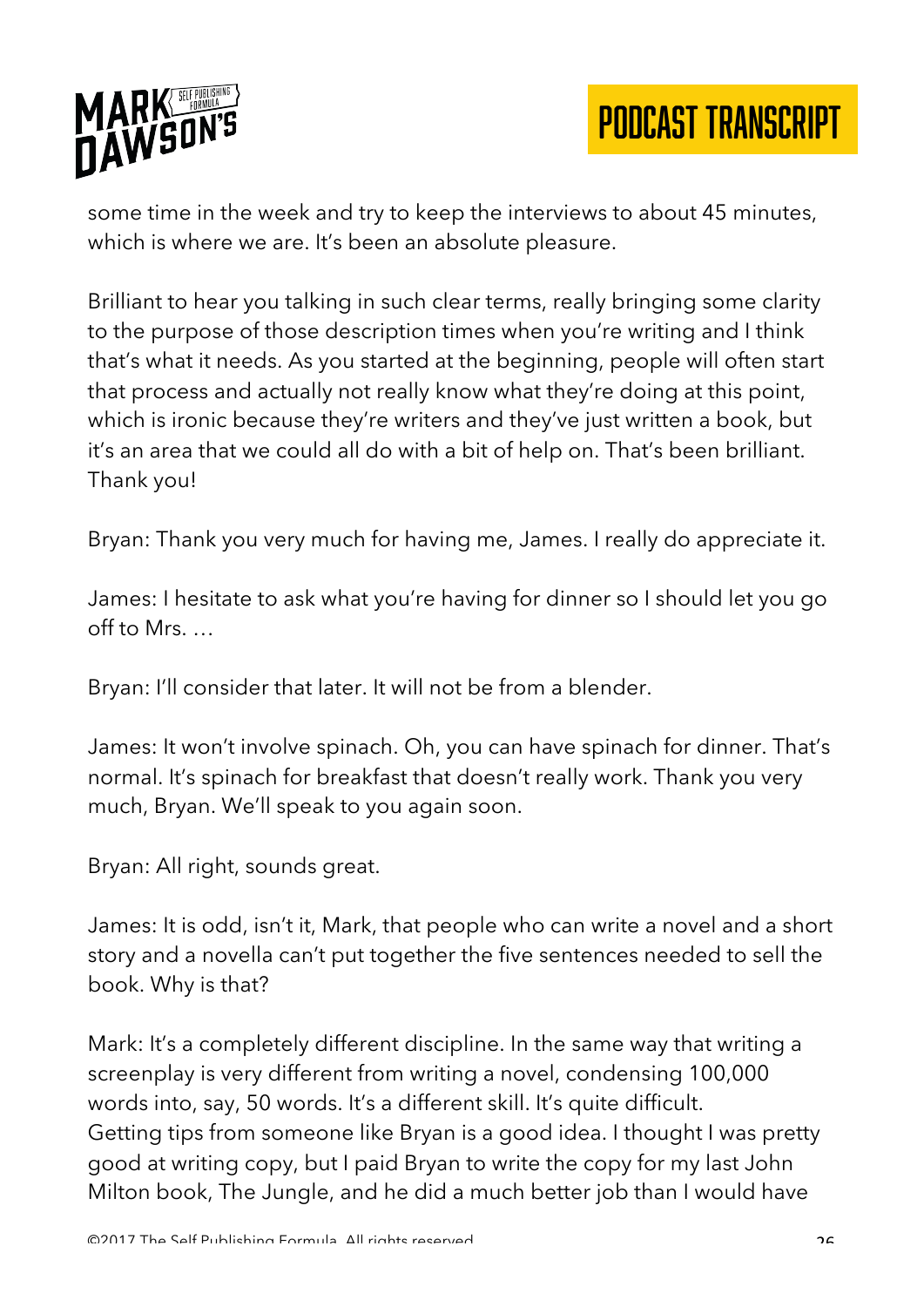

done. It would have taken me hours sweating over commas and colons and sentence length and all that kind of stuff and Bryan came back with something that was really effective very quickly. Yeah, he knows what he's talking about.

James: Yeah, we talked in the interviews. You heard about disengagement a little bit from you, the writer of the novel, because clearly you have such a intimate knowledge of it. You've got to step back and think, "What impact does it have on somebody?" Taking that step back is the difficult thing as most people would find editing their own books is impossible for that very reason.

Okay, now we can confirm with all accuracy the actual time of this live training. It is Wednesday, June the 29th at 9:00 p.m. U.K, 4:00 p.m. in New York, and 1:00 p.m. Los Angeles. Wednesday the 29th. You can subscribe or you can sign up for the webinar. It's free of charge, of course. SellingForAuthors.com/SPF. SellingForAuthors, all one word, .com/SPF. We'll have that in our show notes. That's going to be even more detailed than we've been through in this podcast interview and something that I think is going to be of great value and use to you.

Mark: We're bumbling, James, aren't we? Who's more tired? Me or you?

James: Yeah, I know, but it's fun. It's an absolute blast and I have to say, we started this podcast, I don't know, you start every project slightly hesitantly, don't you? You're not entirely sure that it's going to work. I completely love this. I love every edition of the podcast we've done. I'm learning absolutely loads and it's great to get lots of good feedback from people who are listening every week and happy to be part of this community. I'm probably waffling now but I just want to say how much I'm enjoying this.

Mark: You sound emotional.

James: It's been emotional.